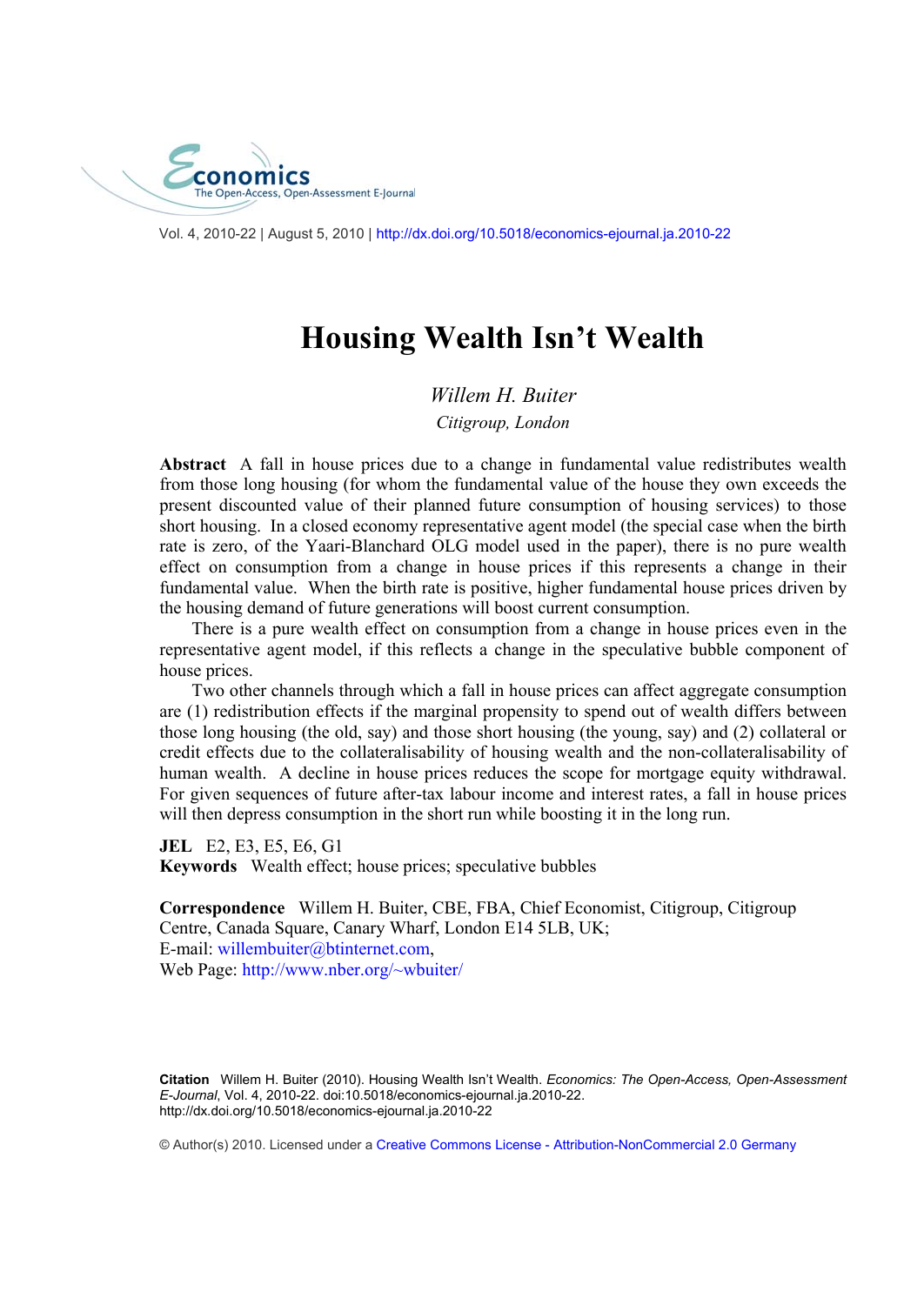#### **1 Introduction**

The bold statement "Housing wealth isn't wealth" was put to me over a decade ago by Mervyn King, now Governor of the Bank of England, then Chief Economist of the Bank of England. Like most bold statements, the assertion is not quite correct; the correct statement is that, in a representative agent model, a decline in house prices does create a negative wealth effect on aggregate consumption demand. On average, consumers are neither worse off nor better off.

The argument is elementary and applies to coconuts as well as to houses. When does a fall in the price of coconuts make you worse off? Answer: when you are a net exporter of coconuts, that is, when your endowment of coconuts exceeds your consumption of coconuts. A net importer of coconuts is better off when the price of coconuts falls. Someone who is just self-sufficient in coconuts is neither worse off nor better off.

As regards wealth effects, houses are like durable coconuts, or indeed like any consumer durable. The fundamental value of a house is the present discounted value of its current and future rentals, actual or (in the case of owner-occupiers) imputed. Anyone who is 'long' housing, that is, anyone for whom the value of their home exceeds the present discounted value of the housing services they plan to consume over their remaining lifetime will be made worse off by a decline in house prices. Anyone 'short' housing will be better off. So the young and all those planning to trade up in the housing market are made better off by a decline in house prices. The old and all those planning to trade down in the housing market will be worse off.

Another way to put this is that landlords are worse off as a result of a decline in house prices, while current and future tenants are better off. On average, the inhabitants of a country own the houses they live in; on average, every tenant is his/her own landlord and vice versa. So in a representative agent model, there is no net housing wealth effect. You need a model with heterogeneous agents in which a change in house prices causes redistribution between agents with different marginal propensities to spend in order to get an aggregate consumption effect from a change in house prices.

Most econometric or calibrated numerical models I am familiar with treat housing wealth just like the value of stocks and shares as a determinant of household consumption. Their designers appear to forget that households consume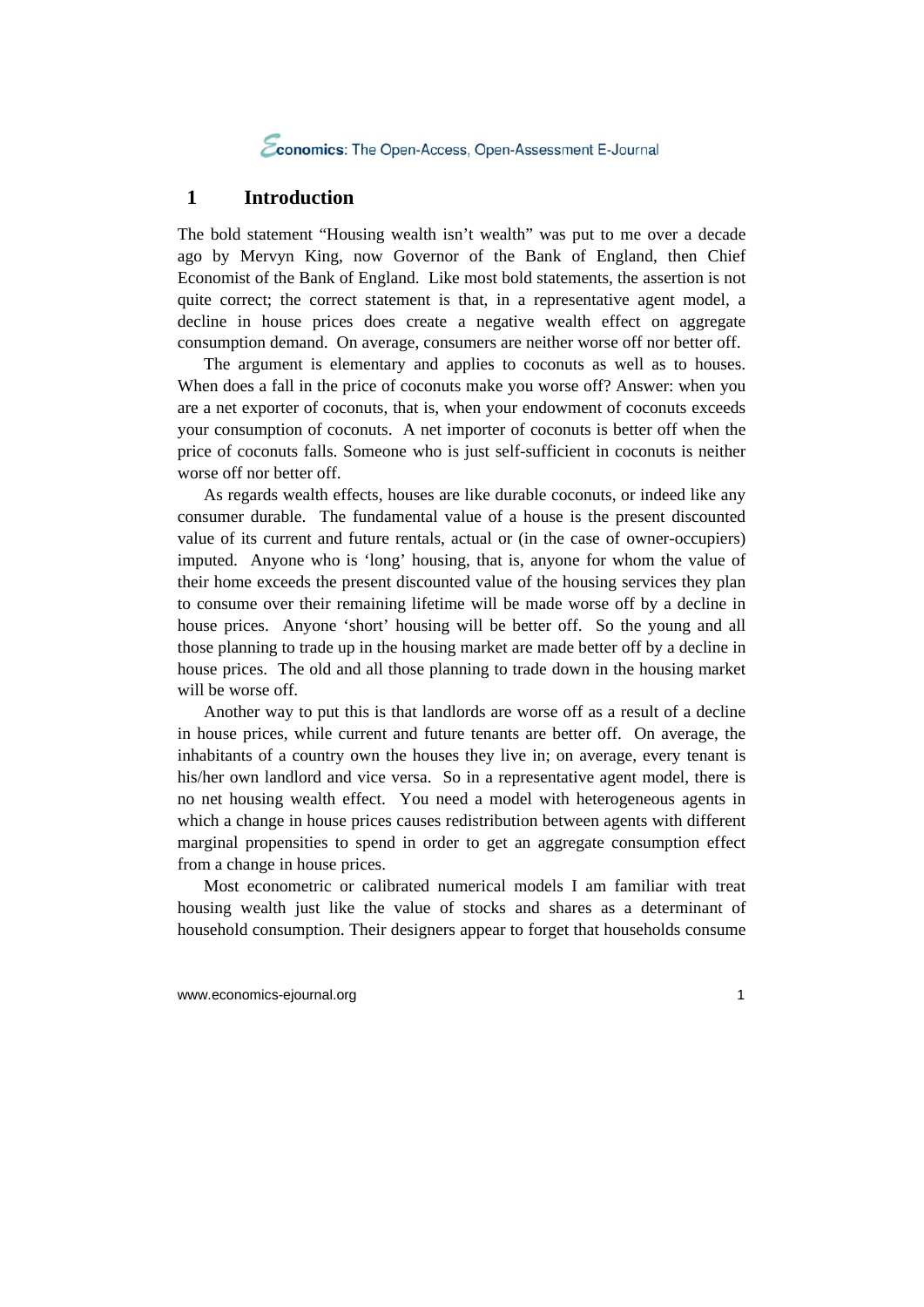housing services (for which they pay or impute rent) but not stock or bond services. A prominent example is the FRB/US model (see Brayton and Tinsley, eds. (1996), Brayton, Levin, Tryon, and Williams (1997), and Brayton, Mauskopf, Reifschneider, Tinsley and Williams (1997)). It is used frequently by participants in the debate on the implication of developments in the US housing market for US consumer demand. A recent example is Frederic S. Mishkin's (2008) paper "Housing and the Monetary Transmission Mechanism". The FRB/US model *apriori* constrains the wealth effects of housing wealth and other financial wealth to be the same. The long-run marginal propensity to consume out of non-human wealth (including housing wealth) is 0.038, that is, 3.8 percent.

In several simulations, Mishkin increases the value of the long-run marginal propensity to consume out of housing wealth to 0.076, that is, 7.6 percent, while keeping the long-run marginal propensity to consume out of non-housing financial wealth at 0.038.

The argument for an effect of a change in house prices on consumption other than the pure wealth effect, is that housing wealth is collateralisable. Householdsconsumers can borrow against the equity in their homes and use this to finance consumption. If they are credit-constrained, a boost to housing wealth would relax the credit constraint and temporarily boost consumption spending. Of course, the increased debt will have to be serviced, and eventually consumption will have to be below the level it would have been at in the absence of the mortgage equity withdrawal (MEW). So even if the *impact effect* or short-run effect on consumption of a change in house prices can be represented adequately through a higher marginal propensity to consume out of collateralisable housing wealth than out of non-collateralisable (human) wealth, in the long run, the lower net financial assets of the household will reduce consumption compared to what it would have been if the change in wealth had been due to a change in non-collateralisable wealth.

Ben Bernanke (2007), Donald Kohn (2006), Fredric Mishkin (2008), Randall Kroszner (2005, 2008) and Charles Plosser (2007) all have made statements to the effect that the credit effect, collateral effect or MEW effect of a change in house prices is on top of, that is, in addition to, the 'normal' wealth effect.<sup>1</sup> The

www.economics-ejournal.org 2

**\_\_\_\_\_\_\_\_\_\_\_\_\_\_\_\_\_\_\_\_\_\_\_\_\_** 

<sup>1</sup> Bernanke (2007): *"If the financial accelerator hypothesis is correct, changes in home values may affect household borrowing and spending by somewhat more than suggested by the conventional*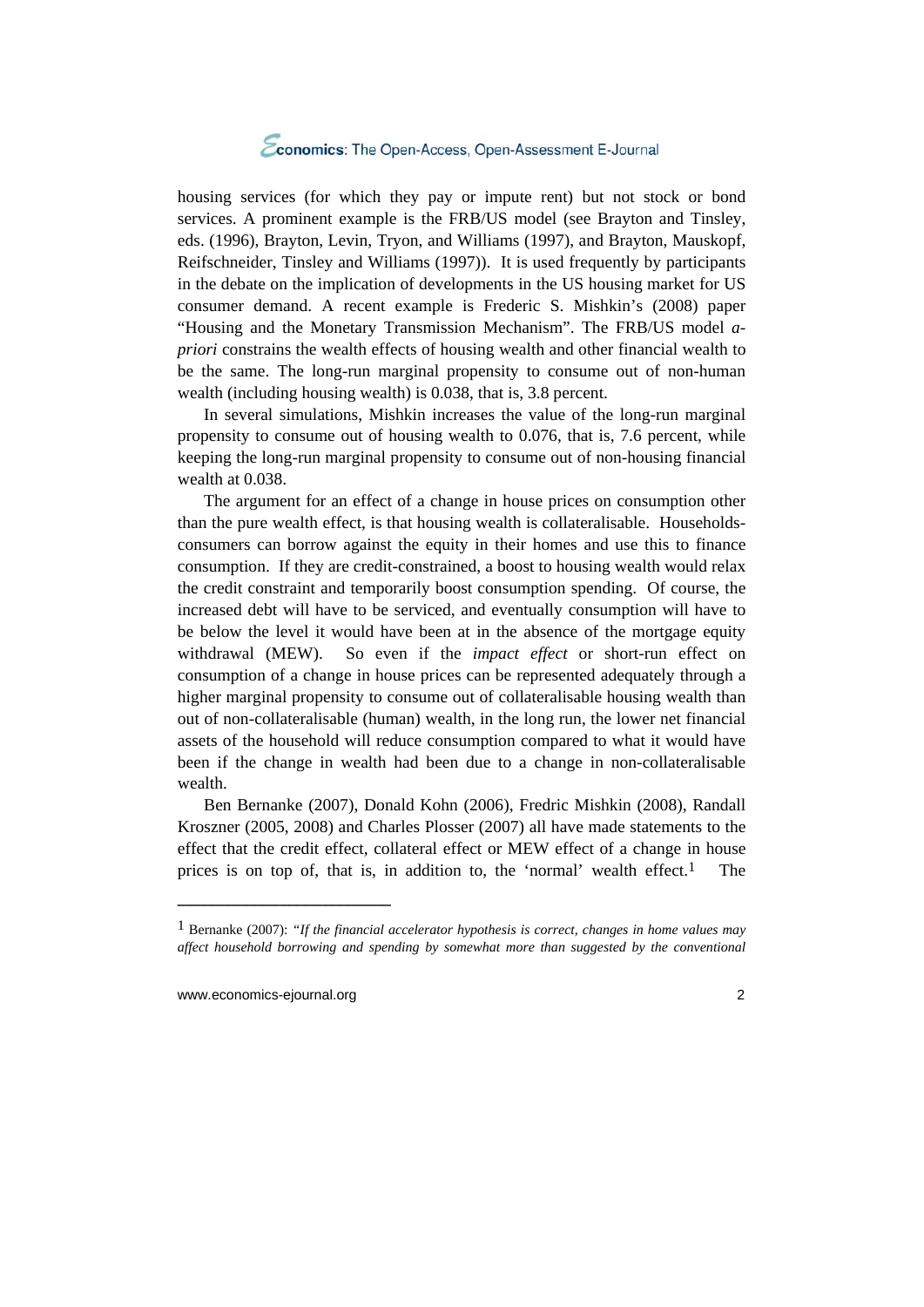message of this paper is that the in the simplest benchmark model (the representative agent model) there is no aggregate wealth effect from a change in house prices (it is purely redistributive), and even if there were a redistributional effect from changes in house prices, this would not impact aggregate consumption because winners and losers have the same marginal propensities to consume. Richer OLG models suggest the possibility of either positive or negative net effects on aggregate consumption from a change in house prices when the young are both short housing and liquidity- or collateral-constrained. By overestimating

www.economics-ejournal.org 3

**\_\_\_\_\_\_\_\_\_\_\_\_\_\_\_\_\_\_\_\_\_\_\_\_\_** 

*wealth effect because changes in homeowners' net worth also affect their external finance premiums and thus their costs of credit."* 

Kohn (2006): *"Between the beginning of 2001 and the end of 2005, the constant-quality price index for new homes rose 30 percent and the purchase-only price index of existing homes published by the Office of Federal Housing Enterprise Oversight (OFHEO) increased 50 percent. These increases boosted the net worth of the household sector, which further fueled* (sic) *the growth of consumer spending directly through the traditional "wealth effect" and possibly through the increased availability of relatively inexpensive credit secured by the capital gains on homes."* 

*Kroszner (2005):* "*As some of the "froth" comes off of the housing market – thereby reducing the positive "wealth effect" of the strength in the housing sector -- and people fully adjust to higher energy prices, I see the growth in real consumer spending inching down to roughly 3 percent next year."*

Kroszner (2008*), " falling home prices can have local and national consequences because of the erosion of both property tax revenue and the support for consumer spending that is provided by household wealth."*

Mishkin (2008, p.363): *"By raising or lowering short-term interest rates, monetary policy affects the housing market, and in turn the overall economy, directly and indirectly through at least six channels: through the direct effects of interest rates on (1) the user cost of capital, (2) expectations of future house-price movements, and (3) housing supply; and indirectly through (4) standard wealth effects from house prices, (5) balance sheet, credit-channel effects on consumer spending, and (6) balance sheet, credit channel effects on housing demand."* Mishkin (2008a, p. 378): *"Although FRB/US does not include all the transmission mechanisms outlined above, it does incorporate direct interest rate effects on housing activity through the user cost of capital and through wealth (and possibly credit-channel) effects from house prices, where the effects of housing and financial wealth are constrained to be identical."* 

Plossser (2007): *" changes in both home prices and stock prices influence household wealth and therefore impact consumer spending and aggregate demand."*

Plosser (2007):*"To the extent that reductions in housing wealth do occur because of a decline in house prices, the negative wealth effect may largely be offset for many households by higher stock market valuations. "*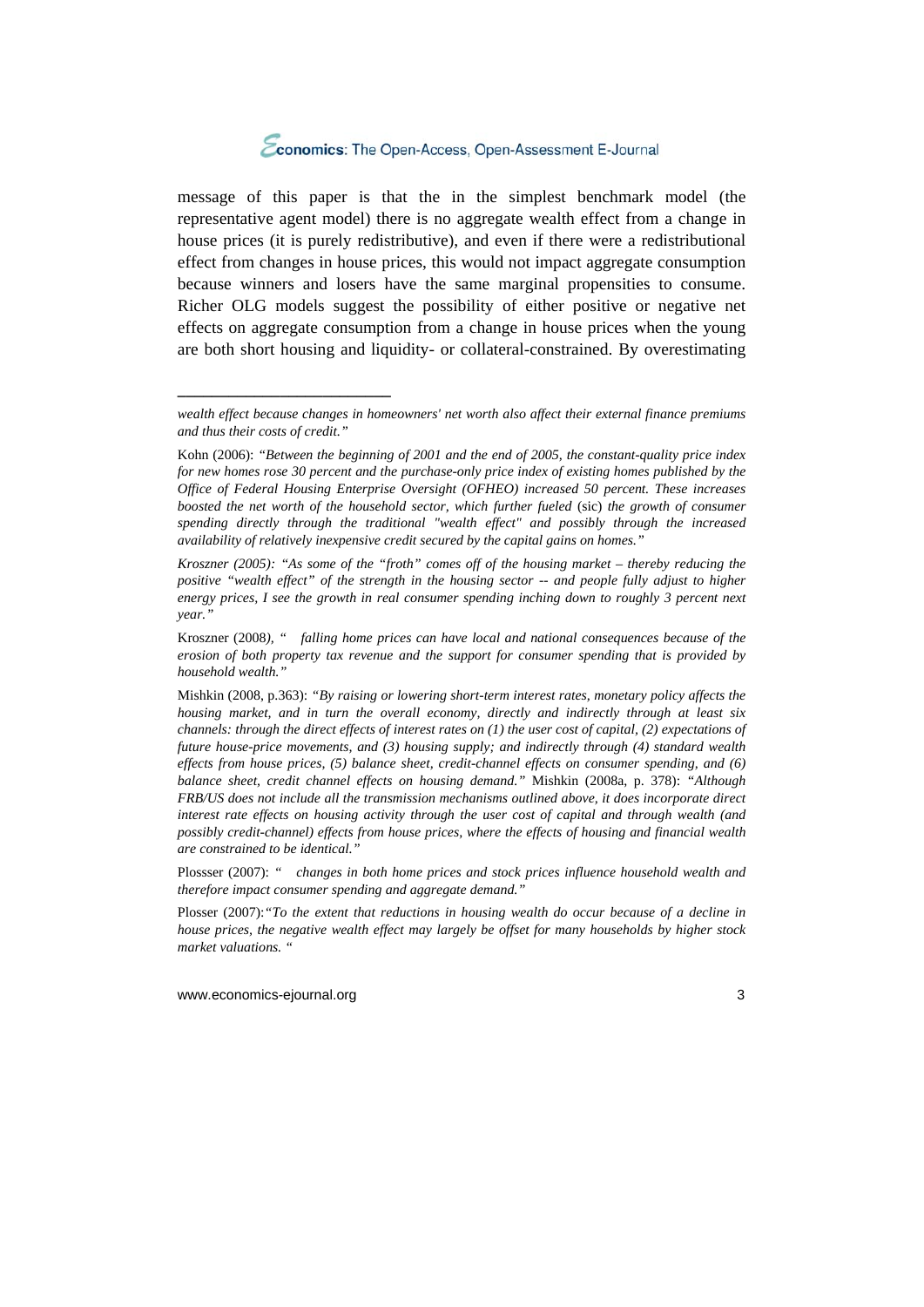the effect on consumer demand of a change in house prices, the monetary authority may be led to move its rates too aggressively.

The failure to treat a change in fundamental house prices as a distributional and credit constraint/collateral issue for consumers and, through Tobin's q, as a residential investment issue rather than as the source of a net aggregate wealth effect continues to plague even the most recent literature. An example is an NBER working paper by Casey Mulligan and Luke Threinen, "Market Responses to the Panic of 2008", that appeared in October 2008.<sup>2</sup> In their paper, Mulligan and Threinen "... model the panic of 2008 as part of the wealth and substitution effects deriving from a housing price crash that began in 2006. The dissipation of the wealth effect stimulates a reorganization of the banking industry and increases in employment, GDP, and unemployment." (Mulligan and Threinen (2008)). Casey and Mulligan also don't take the 'escape route' stressed in the present paper, that there is a pure wealth effect from a change in house prices that reflects a speculative bubble instead of a change in economic fundamentals (the present discounted value of future rentals): "The expected capital losses in the long run are not necessarily reflective of a "bubble," but may rather have served to ration housing." (Mulligan and Threinen (2008)).

The insight that housing wealth isn't wealth has the status of a folk theorem in macro consumer demand theory and empirics (see e.g. Buchanan and Fiotakis (2004), Edelstein and Lum (2004), Case, Quigley, and Shiller (2005) and Carroll, Otsuka, and Slacalek (2006)). A rigorous statement and formal model of the proposition is not, as far as I know, available. The representative agent special case of the model presented in this paper can be found in the Appendix to Buiter (2008a).

The paper does not develop a complete general equilibrium model, although it would be trivial to add a simple version of the missing components, especially if I am permitted the luxury of a small open economy with perfect international mobility of financial capital. To establish the conditions under which there is no pure wealth effect on consumption from a change in the fundamental value of a unit of housing capital, or the proposition that a housing bubble does have a pure wealth effect, all that is required is the aggregate consumption function and a

**\_\_\_\_\_\_\_\_\_\_\_\_\_\_\_\_\_\_\_\_\_\_\_\_\_** 

<sup>2</sup> An earlier version of the present paper (Buiter (2008b) had appeared in the NBER Working Paper series in July 2008.

www.economics-ejournal.org 4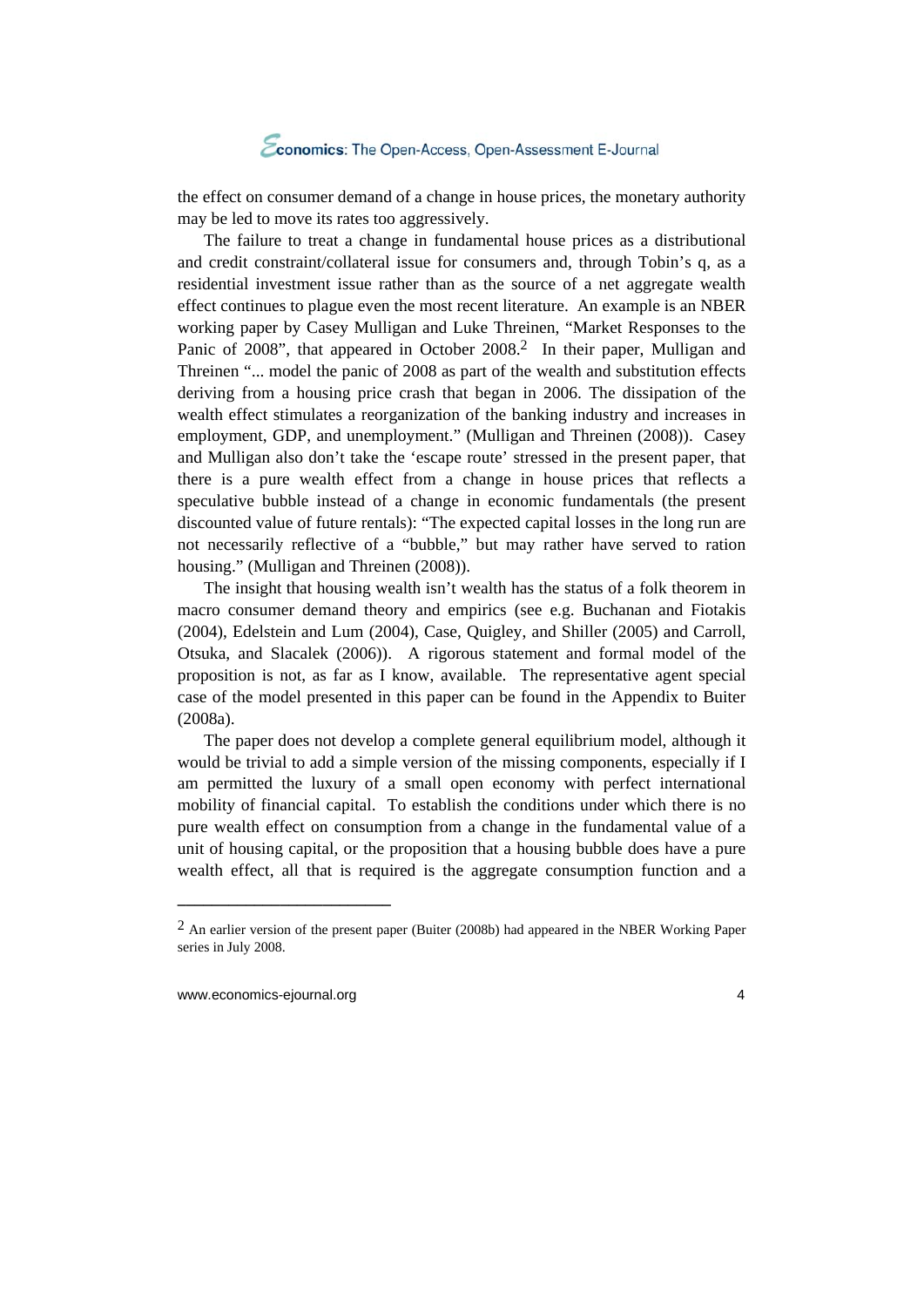subset of the economy-wide equilibrium conditions – in particular the housing autarky assumption that the housing stock is owned only by domestic consumers. The determination of the equilibrium real wage, the real interest rate, the production of non-housing consumption goods and the relative price of housing services and other consumption goods is irrelevant from the point of view of establishing the three main propositions of the paper.

## **2 The Model**

#### **2.1 Individual Household Behaviour**

For sake of brevity, I consider an integrated household-consumer-home ownerconstruction firm owner and worker, rather than the separate household and business entities. The structure of preferences is irrelevant to the result, as long utility is increasing in consumption of housing services and consumption of nonhousing goods and services. What matters for the strong proposition that a change in house prices does not change aggregate consumption is (1) the assumption of housing autarky for the economy under consideration and (2) the absence of distributional effects from house price changes. Specifically, the absence of lifecycle-related effects of house price changes on the demand for housing services is central.

Housing autarky means that there are no foreign owners of domestic housing. As regards age-related variations in the demand for housing services, in the Yaari-Blanchard OLG model used in what follows (for expositional simplicity), every surviving household has the same remaining life expectancy, regardless of the age of the household (see Yaari (1965), Blanchard (1985) and Buiter (1988)). In addition, the current housing stock and all future contributions to the flow of rental income from housing are fully owned by those currently alive. This is in contrast to human capital, where the future wages earned (net of taxes on labour income paid) by the unborn are not owned by any private agent currently alive today. This is a consequence of the implicit assumption of the absence of hereditary slavery. When combined with the assumption of no (operative) intergenerational gift and bequest motive, a positive birth rate generates absence of debt neutrality in the Yaari-Blanchard OLG model as in the Allais-Samuelson OLG model.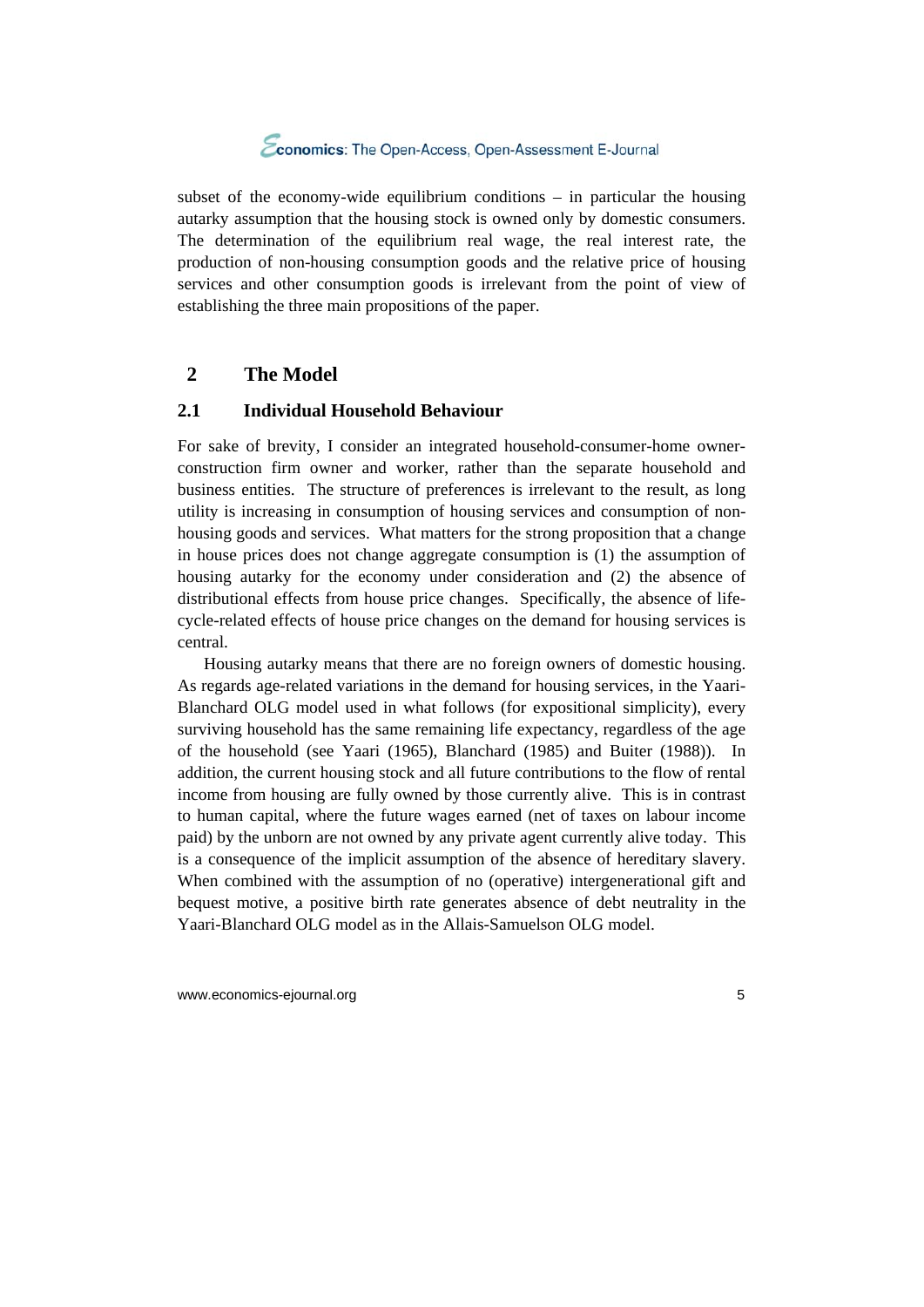A positive birth rate also introduces the only economically significant form of household heterogeneity into possessed by the Yaari-Blanchard model: that between those currently alive and the unborn (future generations). The unborn don't own any of the non-human assets currently in existence, including the housing stock. Forward-looking asset markets will, however, anticipate the consumption demand, including the demand for housing services of future generations.

As regards those generations currently alive (the current generation plus the survivors from all past generations) there is no heterogeneity due to age, accumulated financial wealth or human capital. The usual life-cycle property that those with a shorter remaining life-span will have a larger marginal propensity to consume out of a windfall, is absent because life expectancy is the same, regardless of age: the marginal propensity to consume out of comprehensive wealth (financial assets and human capital) is independent of age.

Once born, each household has a constant, age-independent instantaneous probability of dying,  $\mu \ge 0$ . The birth rate,  $\beta \ge 0$ , is constant. With  $\beta = 0$  the model reduces to the representative agent model, regardless of whether  $\mu$  is positive or zero. At time t a surviving household born at time  $v \leq t$  earns an exogenous wage income  $w(t, v) \ge 0$  (for simplicity, each household's labour supply is assumed inelastic and scaled to unity), pays lump-sum taxes  $\tau(t, v)$ , consumes an amount of non-housing goods and services  $z(t, y) \ge 0$ , and an amount of housing services  $\rho(t, v) \ge 0$ . The rest of its income is either saved in the form of real financial assets earning the instantaneous risk-free real interest rate  $r(t)$  plus a competitive annuity rate (to be discussed) or spent on acquiring housing equity at a price  $p^k(t)$  for an ownership claim to one unit of installed physical housing capital. Here  $k(t, y)$  is the number of housing shares owned by generation  $\nu$  at time t. A unit of real housing capital earns real rental income or dividend  $x(t)$ . Real financial wealth held by the household, excluding the value of the stock of housing it owns, is denoted  $f(t, v)$ . Non-housing goods and services are the numéraire. The price of a unit of housing services in terms of non-housing goods and services is  $p(t)$ .

There are efficient competitive annuities markets. Surviving households earn an annuity premium rate  $r^{\ell}$  on their non-human wealth (including housing wealth). When a household dies, all its non-human wealth (which can be negative)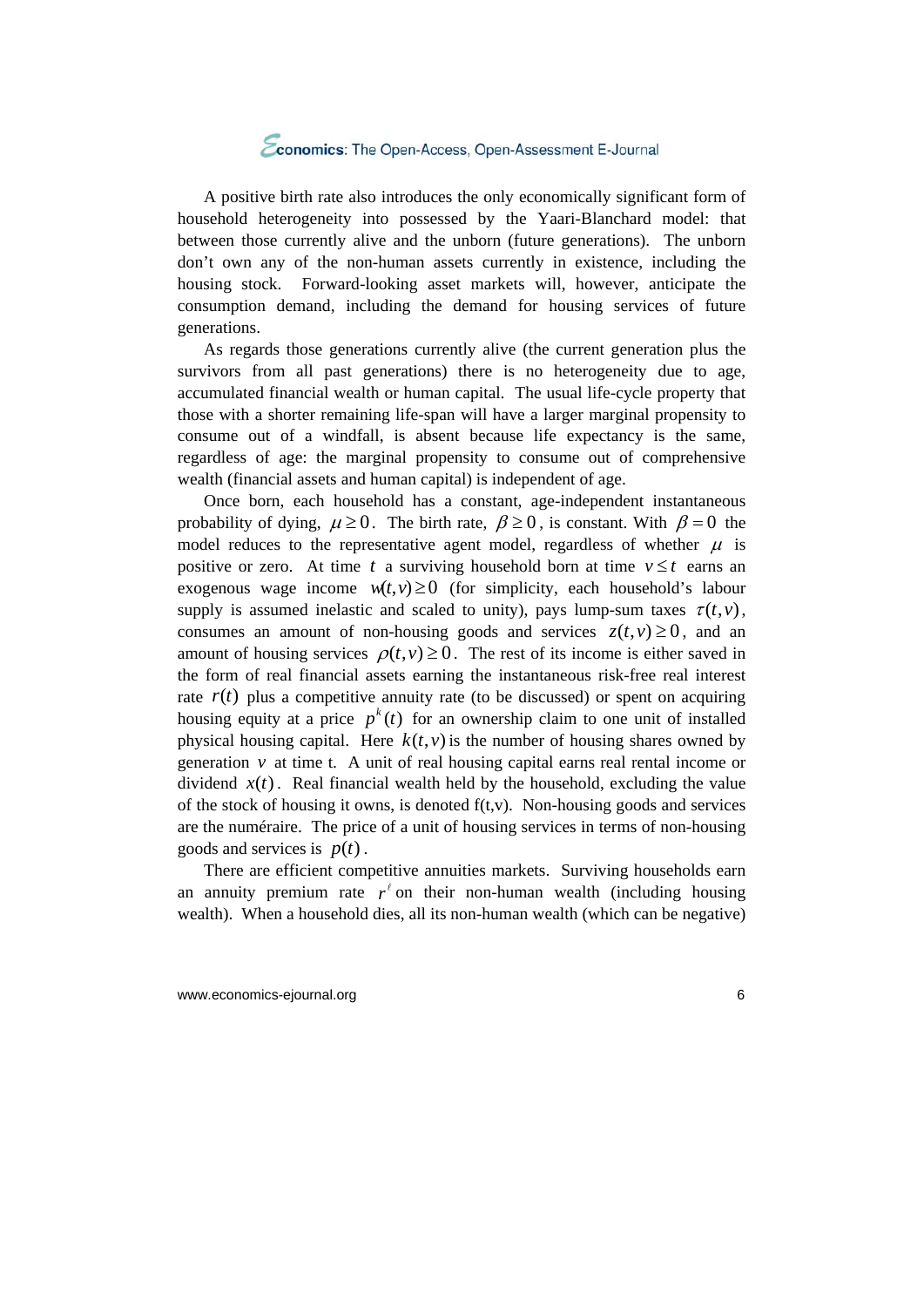accrues to the life-insurance company that has sold them the annuity. There is free entry into the annuities market; therefore  $r^{\ell} = \mu$ .

A utility-maximising competitive representative household born at time  $v \leq t$ and having survived until time *t* , maximizes the time-additive objective function in (1) subject to the instantaneous budget identity (2) and the solvency constraint (3). The expectation operator conditional on information at time t is  $E_t$ ,  $\theta$  is the subjective rate of pure time preference and  $\sigma$  is the reciprocal of the intertemporal substitution elasticity.

$$
U(t, v) = E_{t} \int_{t}^{\infty} e^{-\theta(s-t)} u(\rho(s, v), z(s, v)) ds, \ \theta > 0
$$
  

$$
u(\rho, z) = \frac{1}{1 - \sigma} (\rho^{\eta} z^{1 - \eta})^{1 - \sigma}; \ 0 < \eta < 1; \ \sigma > 0, \ \sigma \neq 1
$$
  

$$
= \ln (\rho^{\eta} z^{1 - \eta}); \ \sigma = 1
$$
 (1)

$$
\frac{df(t,v)}{dt} + p^{k}(t)\frac{dk(t,v)}{dt} = (r(t) + \mu) f(t,v) + (x(t) + \mu p^{k}(t))k(t,v) \n+ w(t,v) - \tau(t,v) - z(t,v) - p(t)\rho(t,v)
$$
\n(2)

$$
\lim_{s \to \infty} e^{-\int_{t}^{s} (r(u) + \mu) du} \left( f(s, v) + p^{k}(s)k(s, v) \right) \ge 0
$$
\n(3)

We assume that the (expected) rates of return on housing equity and on other financial assets are the same, so

$$
r = \frac{x}{p^k} + \frac{\dot{p}^k}{p^k} \tag{4}
$$

It follows that the instantaneous budget identity can be rewritten as: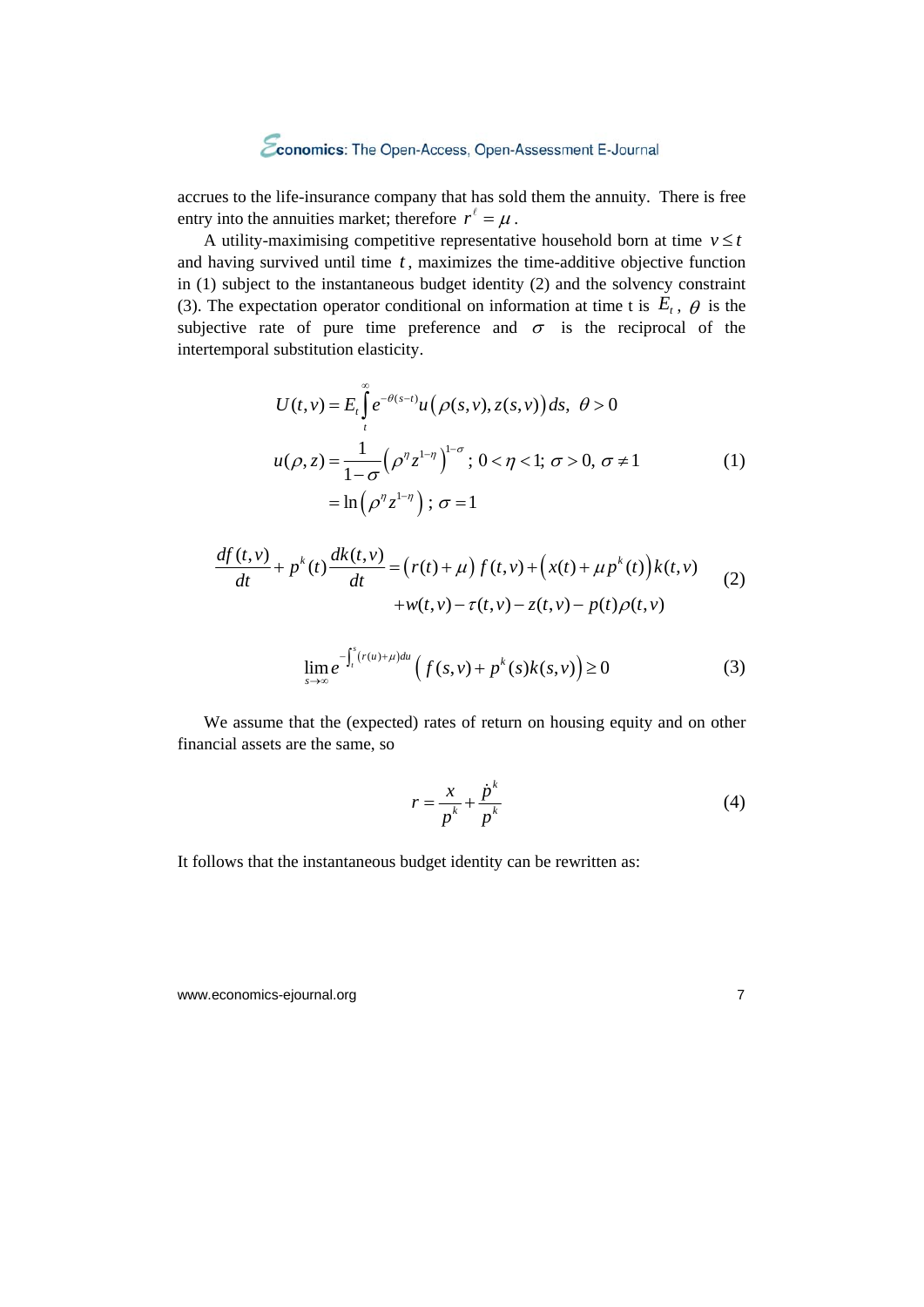$$
\frac{d}{dt}\Big(f(t,v) + p^k(t)k(t,v)\Big) = (r(t) + \mu)\Big(f(t,v) + p^k(t)k(t,v)\Big) \n+ w(t,v) - \tau(t,v) - z(t,v) - p(t)\rho(t,v)
$$
\n(5)

The only uncertainty in the model is uncertain life expectancy, if the probability of death  $\mu$  is positive. The objective functional  $U(t, v)$  in (1) can therefore be rewritten as ∞

$$
U(t,v) = \int_{t}^{\infty} e^{-(\theta + \mu)(s-t)} u\big(\rho(s,v), z(s,v)\big) ds \tag{6}
$$

Let the present discounted value of current and future after-tax labour income or human capital of a household of generation *v* at time  $t \ge v$  be denoted  $h(t, v)$ :

$$
h(t,v) = \int_{t}^{\infty} e^{-\int_{t}^{s}(r(u)+\mu)du} \left(w(s,v) - \tau(s,v)\right)ds\tag{7}
$$

The solvency constraint (3), the instantaneous budget identity (2) and (7) permit us to write the intertemporal budget constraint of the household as follows:

$$
f(t,v) + p^{k}(t)k(t,v) + h(t,v) \ge \int_{t}^{\infty} e^{-\int_{t}^{s}(r(u)+\mu)du} \left[ z(s,v) + p(s)\rho(s,v) \right] ds \quad (8)
$$

The first-order conditions for housing and non-housing consumption imply that, for all  $s \geq t$ :

$$
\frac{\rho(s)}{z(s)} = \left(\frac{\eta}{1-\eta}\right) p(s)^{-1}
$$
\n(9)

$$
z(s,v) = z(t,v)e^{\int_t^s \left(\frac{r(u)-\theta}{\sigma}\right)du} \left(\frac{p(s)}{p(t)}\right)^{\eta\left(\frac{\sigma-1}{\sigma}\right)}
$$
(10)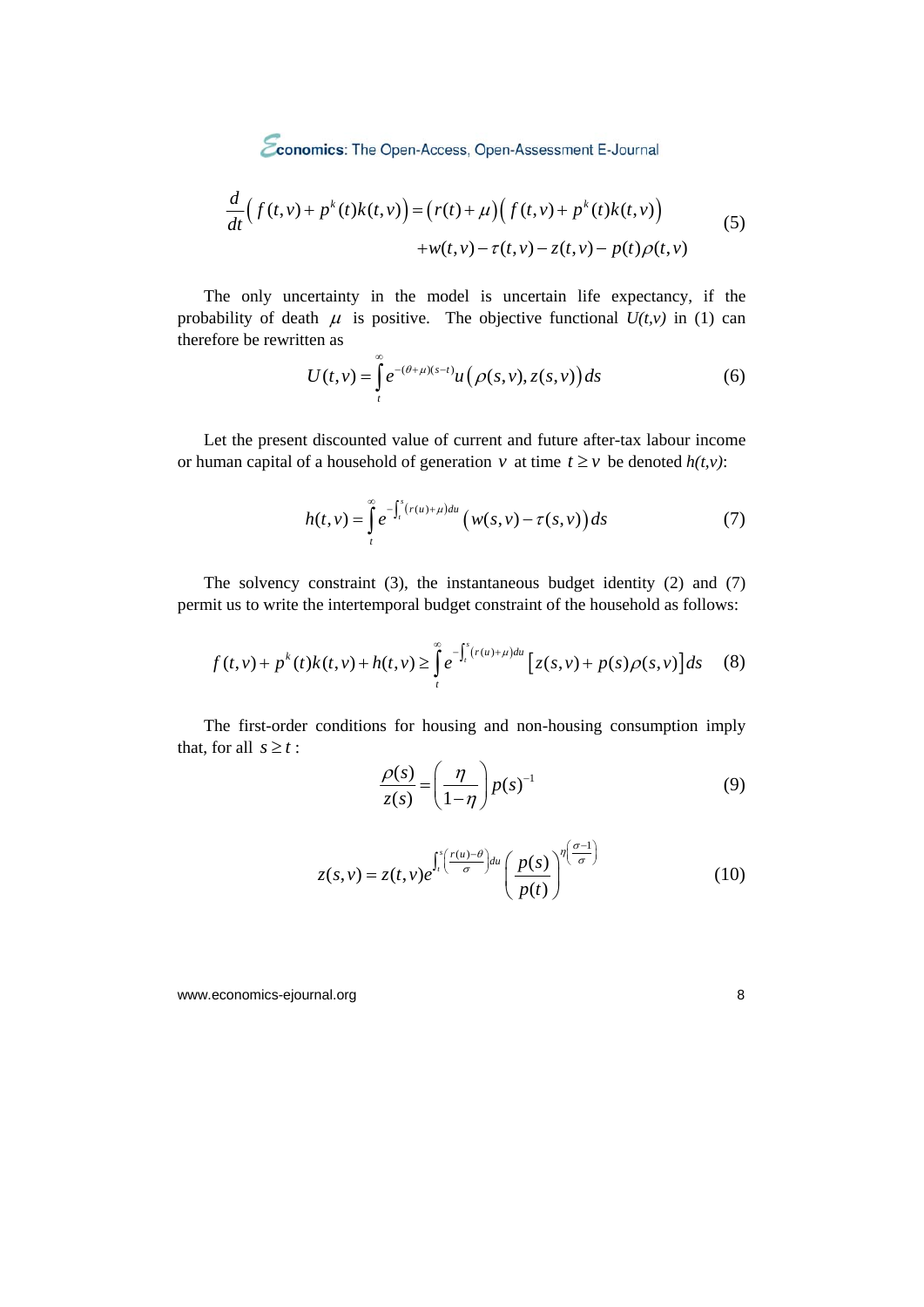$$
\lambda(t,v) = (1-\eta) \left( \frac{\eta}{\left(1-\eta\right)p(t)} \right)^{\eta(1-\sigma)} z(t,v)^{-\sigma} \tag{11}
$$

$$
\dot{\lambda} = -(r + \mu)\lambda\tag{12}
$$

Here  $\lambda(t, v)$  is the co-state variable of real private non-human wealth at time t for a household born at time  $\nu$  (measured in units of utility), whose equation of motion is given in (2) or (5), that is, the present value shadow price for a household of generation  $\nu$  of private financial wealth and housing wealth.

From equations (8) to (12), we can obtain the following individual decision rules for consumption or consumption functions. Total consumption of both housing services and non-housing goods and services is denoted  $c = p\rho + z$ :

$$
z(t, v) = (1 - \eta)c(t)
$$
\n(13)

$$
\rho(t,v) = \frac{\eta}{p(t)} c(t) \tag{14}
$$

$$
c(t,v) = \xi(t) \Big[ f(t,v) + p^k(t)k(t,v) + h(t,v) \Big]
$$
 (15)

where  $\xi(t)$ , the marginal propensity to consume out of comprehensive wealth, is independent of generation-specific parameters and variables.

$$
\xi(t) = \left[\int_{t}^{\infty} e^{-\int_{t}^{s} \left[\left(\frac{\sigma-1}{\sigma}\right) r(u) + \mu + \frac{\theta}{\sigma}\right] du} \left(\frac{p(s)}{p(t)}\right)^{\eta\left(\frac{\sigma-1}{\sigma}\right)} ds\right]^{-1}
$$
(16)

Equations (5), (7), (8) (holding with equality) and (15) imply:

$$
\frac{dc(t,v)}{dt} = \left(r(t) + \mu + \frac{\dot{\xi}(t)}{\xi(t)} - \xi(t)\right)c(t,v)
$$
\n(17)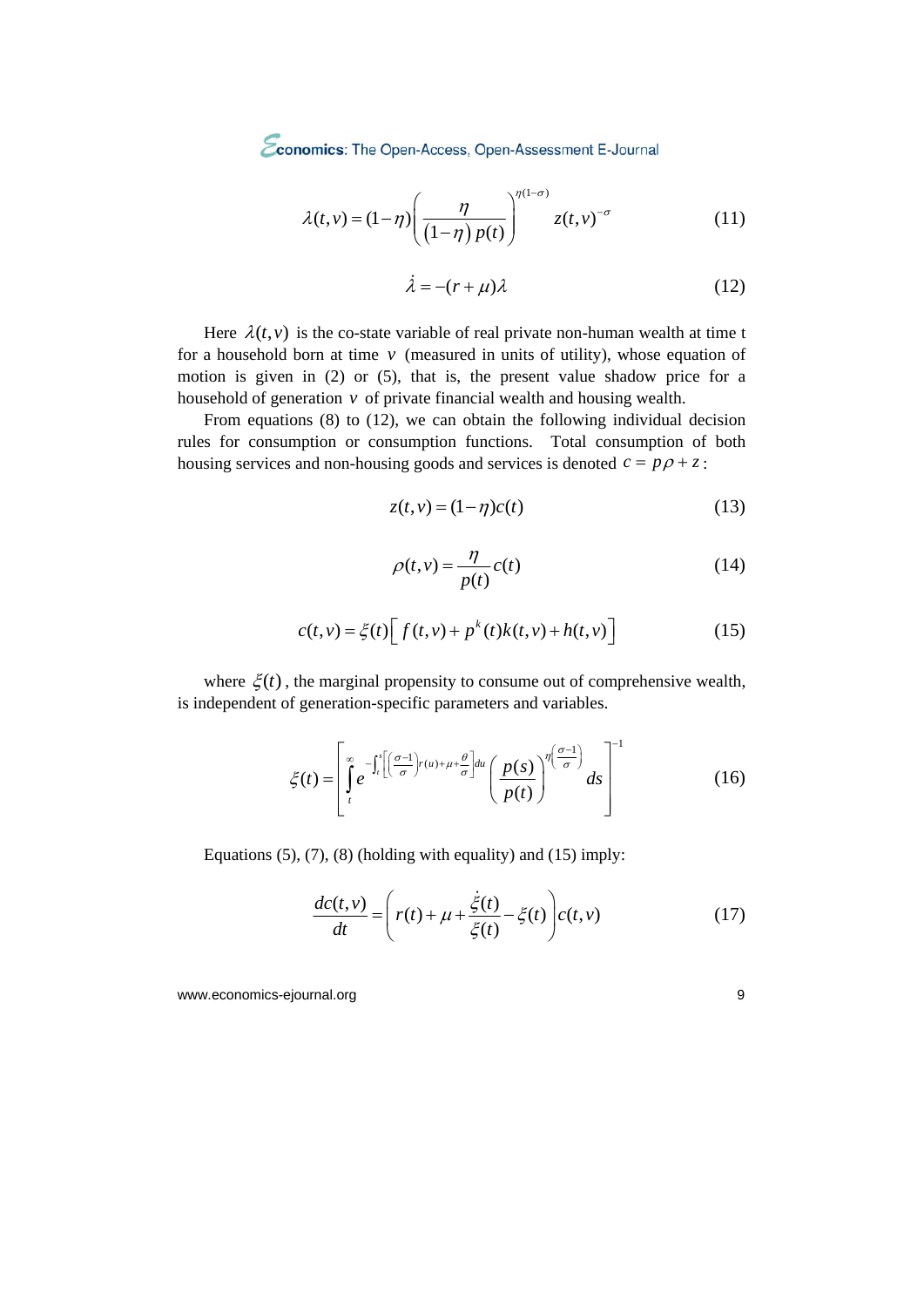For the logarithmic instantaneous felicity function  $\sigma = 1$ , this simplifies to

$$
\xi(t) = \xi = \theta + \mu \tag{18}
$$

and the familiar consumption Euler equation

$$
\frac{dc(t,v)}{dt} = (r(t) - \theta)c(t,v)
$$
\n(19)

#### **2.2 Aggregation**

For any individual household flow or stock variable  $y(t, v)$  we define the population aggregate  $Y(t)$  as follows: for  $\beta > 0$ ,

$$
Y(t) = \int_{-\infty}^{t} y(t, v) S(t, v) dv
$$
 (20)

where  $S(t, v)$  is the number of households born at time *v* that are still alive at time *t*. Let  $O(t) > 0$  be the size of the population (the size of the labour force or the number of households) at time *t.* 

$$
S(t, v) = \beta O(v)e^{-\mu(t - v)}
$$
\n(21)

and

$$
O(v) = O(0)e^{(\beta - \mu)v}
$$
\n(22)

Without loss of generality let  $O(0) = 1$ . So

$$
S(t, v) = \beta e^{-\mu t + \beta v} \qquad \text{if } \beta > 0 \tag{23}
$$

and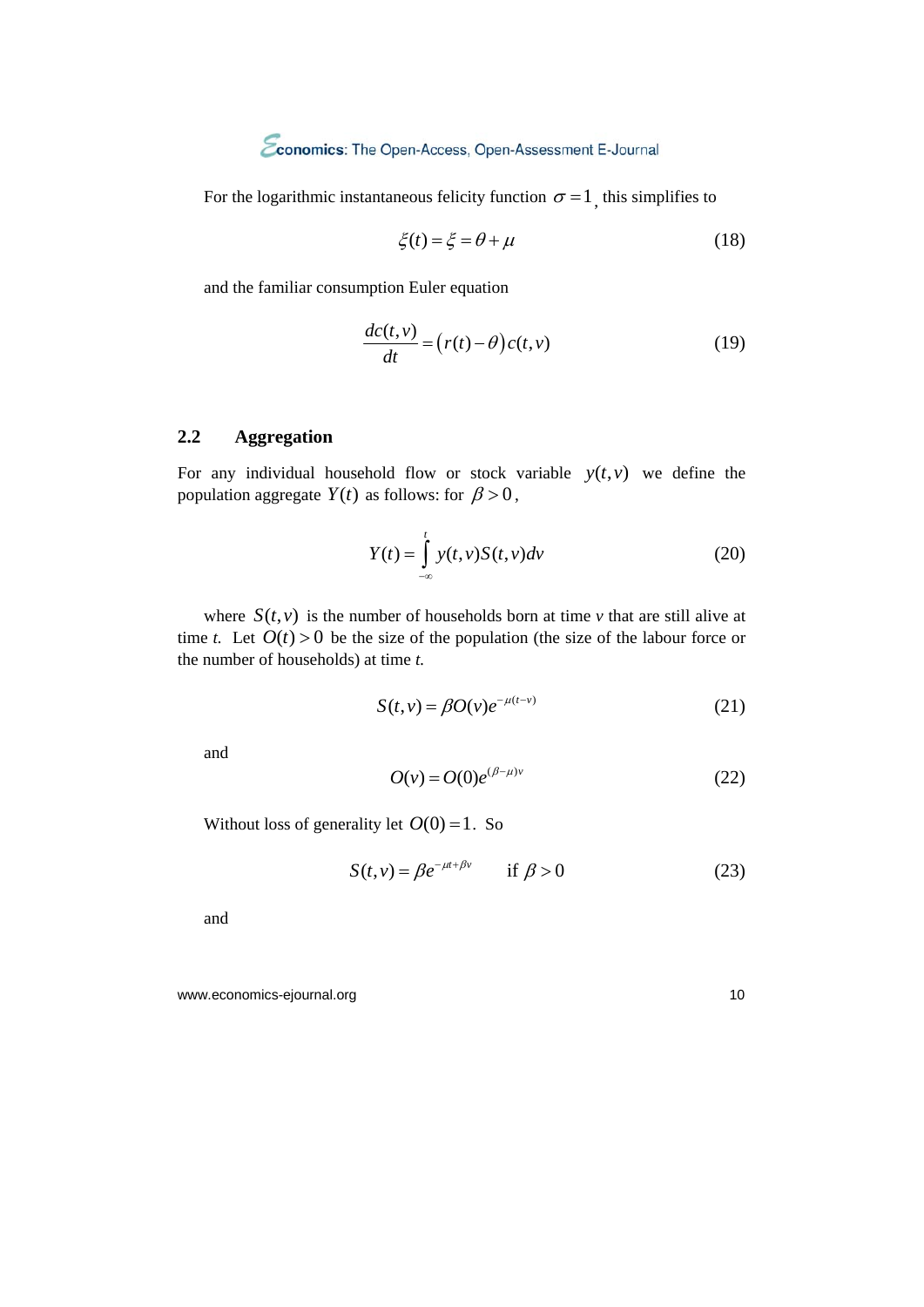$$
Y(t) = \beta e^{-\mu t} \int_{-\infty}^{t} y(t, v) e^{\beta v} dv
$$
 (24)

We cover the case of a zero birth rate as follows:

When 
$$
\beta = 0
$$
,  
\n $y(t, v) = y(t)$   
\nand  
\n $Y(t) = e^{-\mu t} y(t)$  (25)

I also assume that each consumer is born just with his endowment of human wealth – there are no intergenerational gifts and bequests – and therefore:

$$
f(t,t) + p^{k}(t)k(t,t) = 0
$$
\n(26)

Also, for simplicity, assume that everyone alive earns the same wage and pays the same taxes, so

$$
w(t, v) = w(t)
$$
  
\n
$$
\tau(t, v) = \tau(t)
$$
\n(27)

It follows that each surviving member of every generation has the same human wealth:

$$
h(t, v) = h(t) \tag{28}
$$

The aggregate consumption function is given by:

$$
C(t) = \xi(t) \left[ F(t) + p^{k}(t)K(t) + H(t) \right]
$$
 (29)

$$
Z(t) = (1 - \eta)C(t)
$$
\n(30)

$$
R(t) = \frac{\eta}{p(t)} C(t)
$$
\n(31)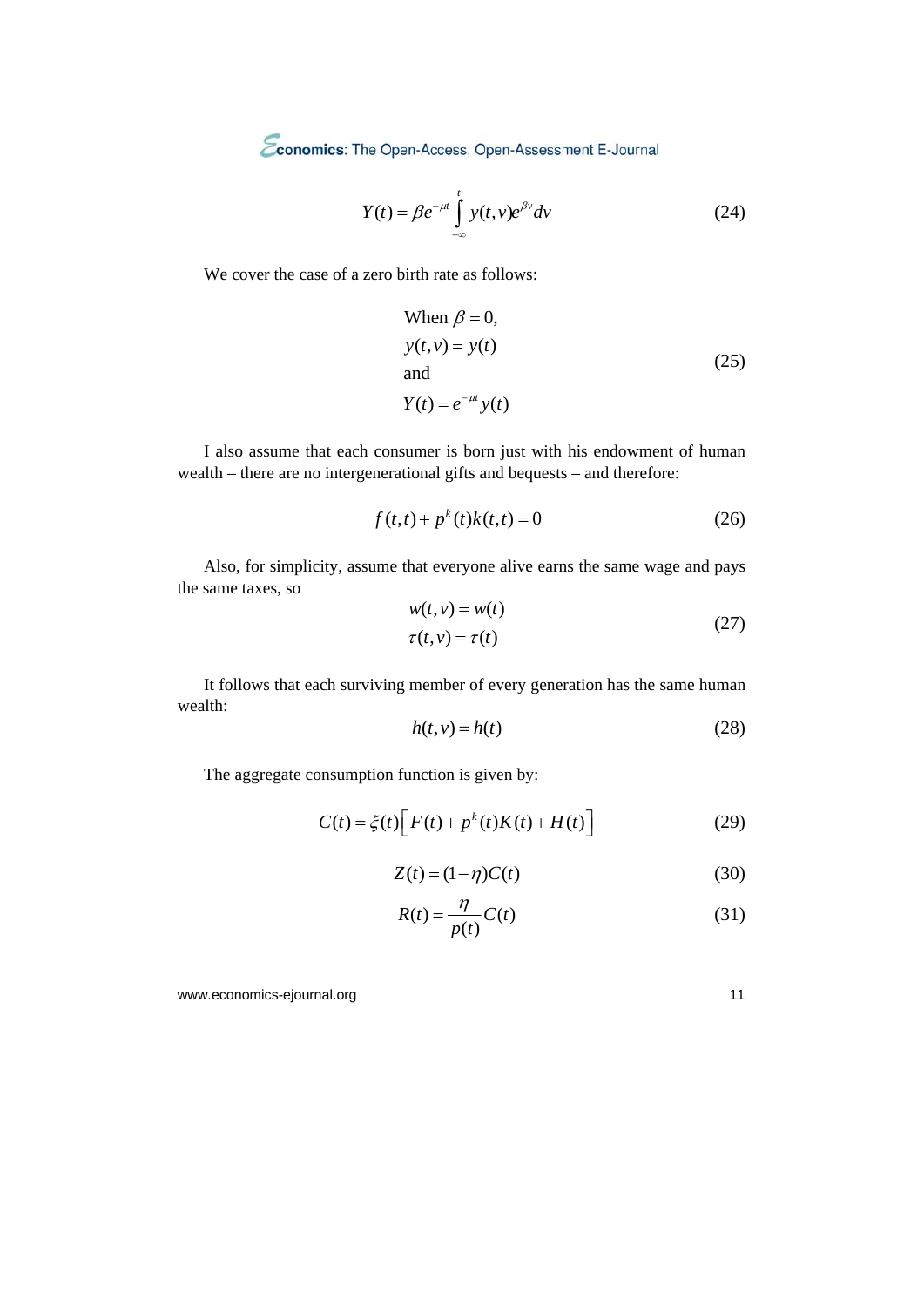With

$$
\frac{d}{dt}\Big(F(t) + p^{k}(t)K(t)\Big) = r(t)\Big(F(t) + p^{k}(t)K(t)\Big) + W(t) - T(t) - C(t) \quad (32)
$$

$$
\dot{H}(t) = [r(t) + \beta]H(t) - W(t) + T(t)
$$
\n(33)

If follows that the aggregate consumption 'Euler equation' is given by:

$$
\dot{C} = \left(r + \beta - \xi + \frac{\dot{\xi}}{\xi}\right)C - \beta\xi\left(F + p^k K\right)
$$
\n(34)

With the logarithmic utility function,  $\sigma = 1$ , the aggregate consumption Euler equation (35) simplifies to:

$$
\dot{C} = (r + \beta - \mu - \theta)C - \beta(\theta + \mu)\left(F + p^k K\right)
$$
 (36)

We also have the aggregate intertemporal budget constraint of the private sector. This can, using (8), be written as:

$$
F(t) + p^{k}(t)K(t) + \int_{t}^{\infty} e^{-\int_{t}^{s} r(u)du} \left( W(s) - T(s) \right) ds = \int_{t}^{\infty} e^{-\int_{t}^{s} r(u)du} C(s) ds \quad (37)
$$

Note that, from (33), the human capital of those currently alive is given by:

$$
H(t) = \int_{t}^{\infty} e^{-\int_{t}^{s} (r(u) + \beta) du} \left( W(s) - T(s) \right) ds \tag{38}
$$

The presence of the birth rate as an augmentation factor for the discount rate applied to future aggregate after-tax labour income in (38) is due to the assumption, built into the model, that the human wealth of future generations is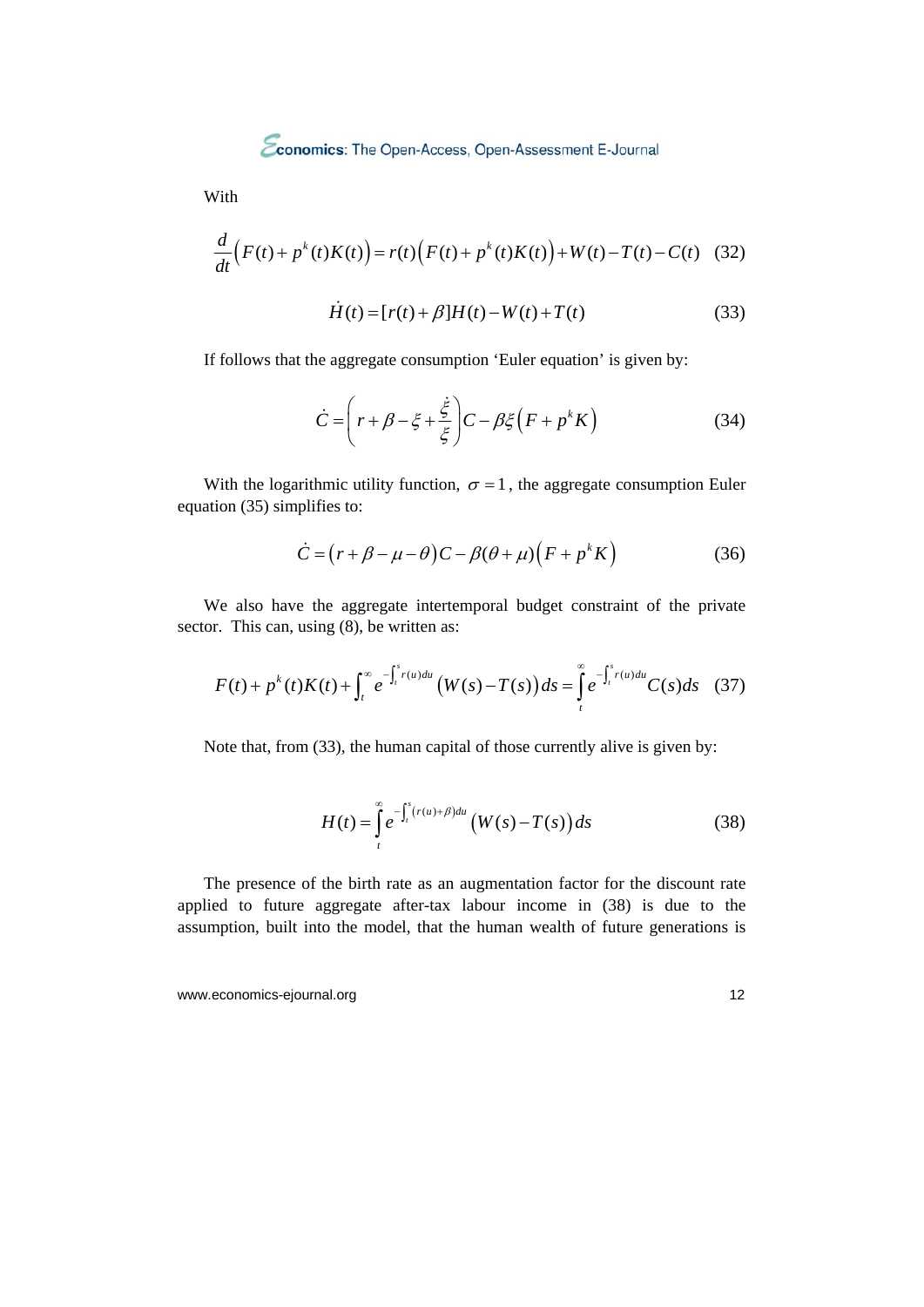not owned by anyone currently alive. This assumption about property rights (effectively the absence of hereditary slavery and hereditary indentured labour), together with the assumption that there are no operative intergenerational gift and bequest motives, makes for the absence of debt neutrality that is a property of all OLG models that make the same two key assumptions.

#### **2.3 The Accumulation of Housing Capital**

There is a continuum of competitive home construction firms on the unit circle that maximize profits by accumulating housing capital and letting it out. Each firm maximises the following objective function:

$$
V(t) = \int_{t\infty}^{\infty} e^{-\int_{t}^{s} r(u) du} \left( p(s)\alpha(s)K(s) - A(s) \right) ds
$$
  
\n
$$
\alpha > 0; K \ge 0
$$
\n(39)

subject to the constraint that the resource cost of housing capital formation is quadratic in the investment rate,

$$
A(t) = I(t) + \frac{\gamma}{2} \frac{\left(I(t) - (\delta + n)K(t)\right)^2}{K(t)}
$$
(40)

and the capital stock adjustment identity

$$
\dot{K} = I - \delta K \tag{41}
$$

Here  $\gamma \ge 0$  measures the severity of the housing capital adjustment costs,  $\delta \geq 0$  is the constant proportional deprecation rate of the stock of housing capital and *n* is the natural real growth rate of the economy (the growth rate of the labour force in efficiency units). When  $\gamma \rightarrow \infty$  we have the case of unaugmentable capital. When  $\gamma \rightarrow \infty$  and  $\delta = 0$  we have the case of housing as 'land' in the sense of the unaugmentable and indestructible contribution of nature. When  $\gamma$  is positive but finite, the housing stock is fixed in the short run but augmentable in the long run. Note that the decision rule of the construction company would not change if instead of maximising its fundamental value, *V* , it maximised its market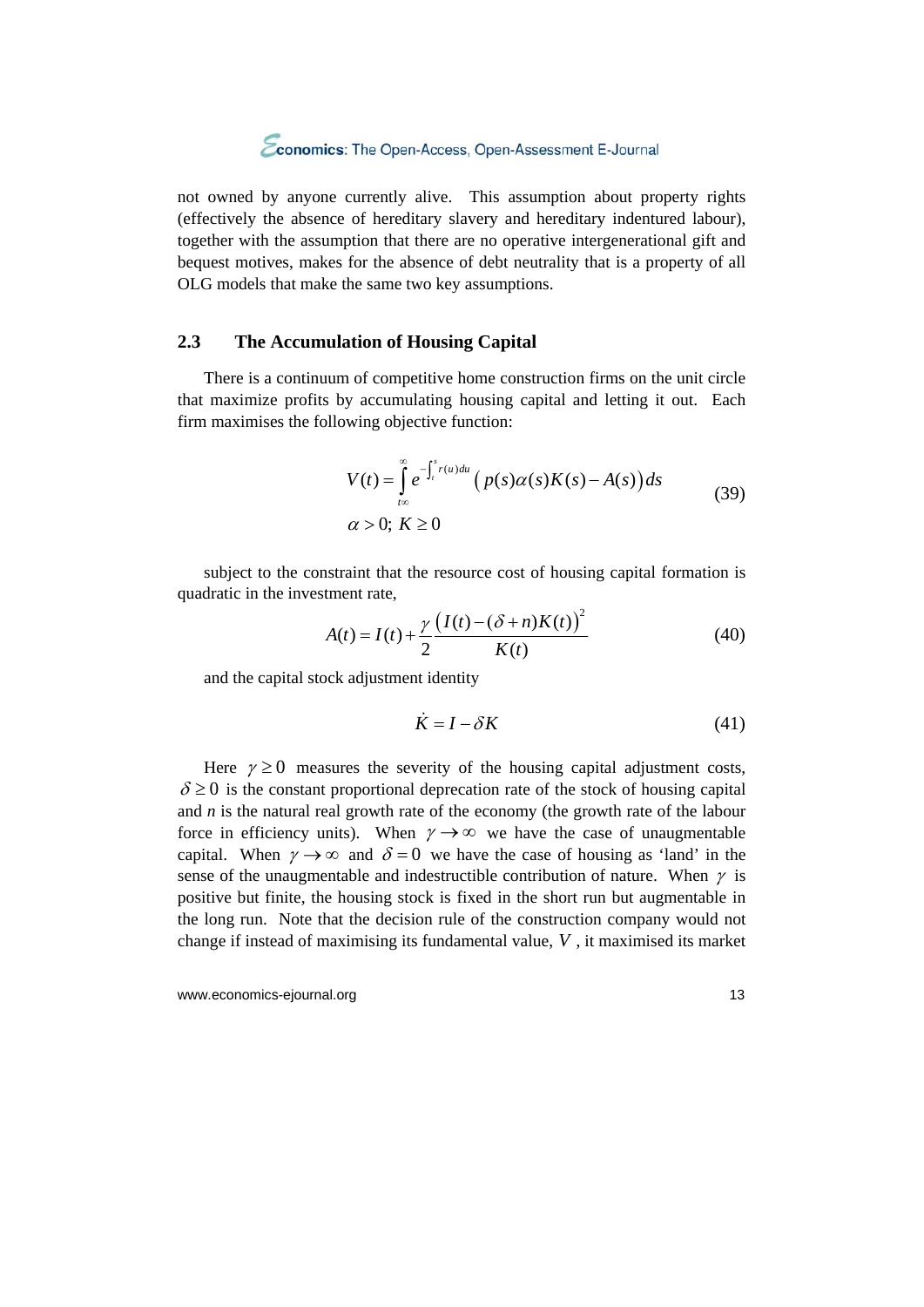value,  $p^{k} K = V + bK$ , where *b* is the bubble component in the market value of a unit of installed capital, as long as the bubble component is independent of the actions of the firm (see below).

Unlike its owners, this enterprise does not die. Its discount rate is therefore the risk-free real interest rate, without the annuity premium added (see Buiter (1989)). The production function for housing services is assumed to be linear in the capital stock and is given by  $\alpha(s)K(s)$ .

The first-order conditions for an optimum imply that optimal investment is governed by equations (42) and (43):

$$
I = \left(\delta + n + \frac{1}{\gamma} \left(q(t) - 1\right)\right) K(t) \tag{42}
$$

$$
q(t) = \int_{t}^{\infty} e^{-\int_{t}^{s} ((r(u)+\delta))du} \left[ p(s)\alpha(s) + \gamma(\delta+n) \left( \frac{I(s)}{K(s)} - (\delta+n) \right) + \frac{\gamma}{2} \left( \frac{I(s)}{K(s)} - (\delta+n) \right)^{2} \right] ds \quad (43)
$$

or

$$
\frac{\dot{q}}{q} + \frac{p\alpha + \gamma(\delta + n)\left(\frac{I}{K} - (\delta + n)\right) + \frac{\gamma}{2}\left(\frac{I}{K} - (\delta + n)\right)^2}{q} = r + \delta \tag{44}
$$

The shadow price of the capital stock (the current value co-state variable of  $K(t)$  in (41), is Tobin's 'marginal  $q$ '. The market value of the equity held in the construction companies is also given by (39).

Because the investing firm is assumed to be a price taker, and because the production function of housing services is linear in the capital stock and the investment adjustment cost function is linear homogeneous in the investment rate and the capital stock, Tobin's marginal *q* also equals Tobin's average *q,* which is the fundamental value of a unit of installed housing capital.

This result, first established by Hayashi (1982), implies that

$$
V(t) = q(t)K(t)
$$
\n(45)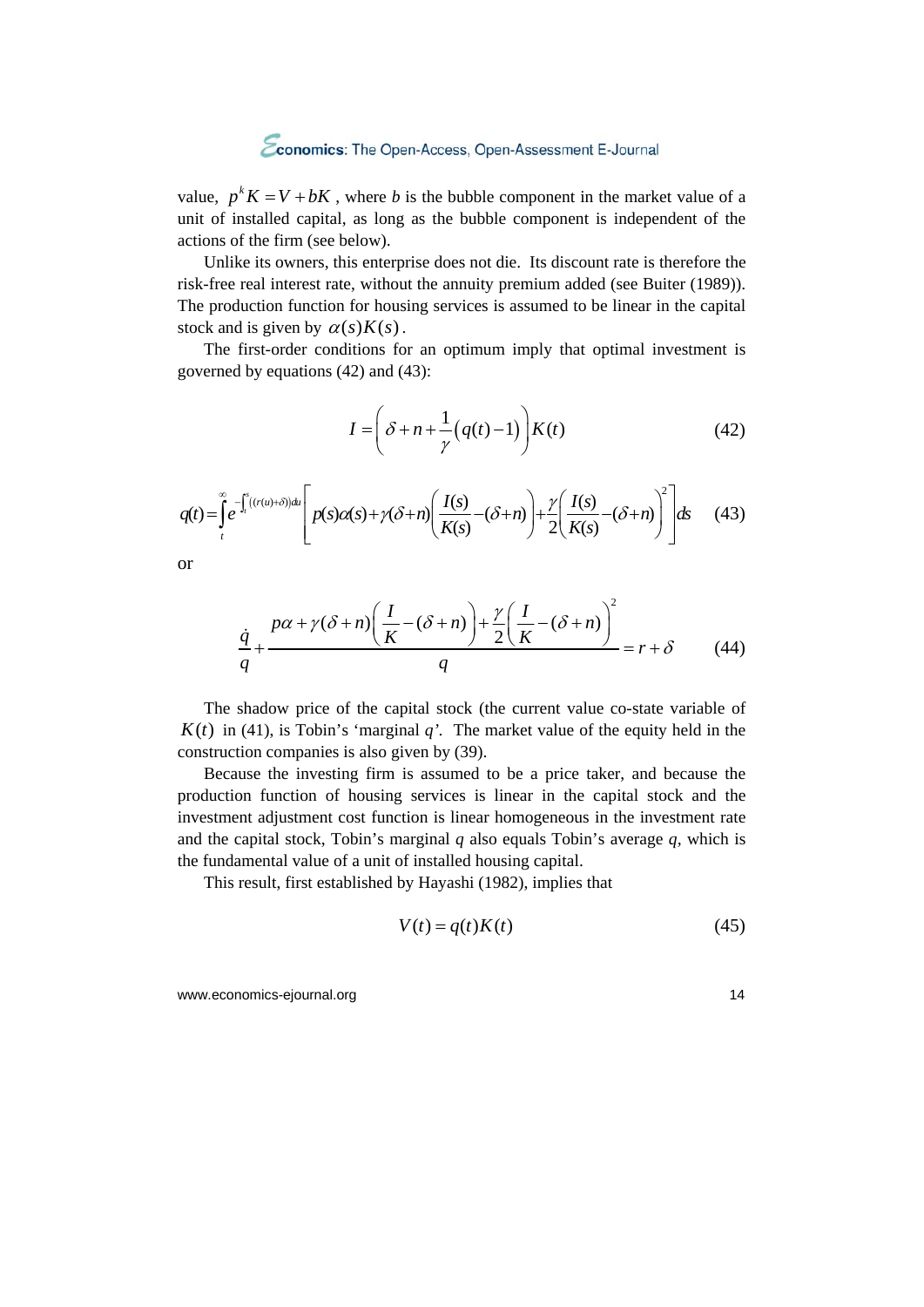The intuition is, as stated in Hayashi (1982), that average Tobin's *q* (and marginal Tobin's  $q$ ) are independent of the initial capital stock if the production and installation functions are linear homogeneous and if the firm is a price-taker.

I write the market value of a unit of installed housing capital as

$$
p^k = q + b \tag{46}
$$

The first term on the RHS of (46) is the fundamental value of a unit of installed housing, defined by (43) and (42), that is, its shadow price. When  $p^k$  is interpreted not as a shadow price in a dynamic optimisation problem, where the boundary conditions for optimality ensure that the shadow price supports the optimum (that is,  $b(t) = 0$ ), but rather as an asset market price set in a market where there is no invisible hand to impose the transversality condition, there can also be a bubble term  $b(t)$  in (46). If the bubble is (myopically) rational, then

$$
\dot{b} = (r + \delta)b \tag{47}
$$

The competitive rental rate for housing services,  $x$ , earned by households as dividends from their ownership of housing capital (see equation (2)) is given by

$$
x = p\alpha + \gamma(\delta + n)\left(\frac{I}{K} - (\delta + n)\right) + \frac{\gamma}{2}\left(\frac{I}{K} - (\delta + n)\right)^2 - \delta p^k.
$$
 (48)

#### **2.4 Equilibrium in the Housing Market or Housing Autarky**

We now impose economy-wide equilibrium in the housing market:

$$
R(s) = \alpha(s)K(s), \quad s \ge t \tag{49}
$$

It follows from (49), (46), (45), (39) and (32), that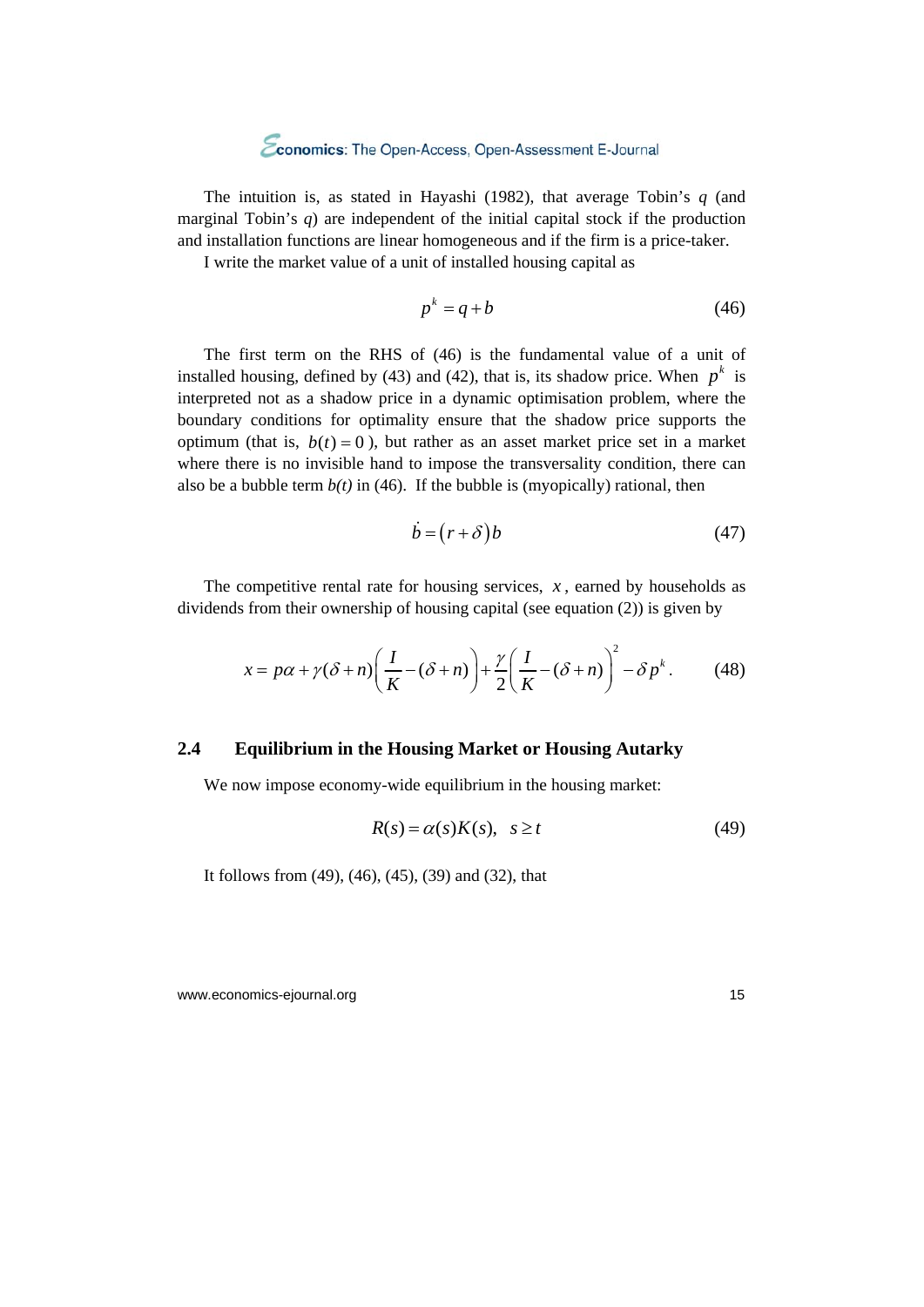$$
\int_{t}^{\infty} Z(s)e^{-\int_{t}^{s}(r(u)+\beta)du}ds = F(t)+b(t)K(t)-\Lambda(t)+\int_{t}^{\infty} (W(s)-T(s))e^{-\int_{t}^{s} r(u)du}ds
$$
 (50)

Here  $\Lambda(t)$ , the present discounted value of all future costs of housing investment, is given by:

$$
\Lambda(t) = \int_{t}^{\infty} e^{-\int_{t}^{s} r(u) du} A(s) ds
$$
  
\n
$$
= \beta e^{-\mu t} \int_{-\infty}^{t} \int_{t}^{\infty} e^{-\int_{t}^{s} (r(u) + \mu) du} a(s, v) e^{\beta v} ds dv \text{ if } \beta > 0
$$
  
\n
$$
= e^{-\mu t} \int_{t}^{\infty} e^{-\int_{t}^{s} (r(u) + \mu) du} a(s, v) ds \text{ if } \beta = 0
$$
\n(51)

Once we impose the housing market equilibrium or housing autarky condition, given by the first equality in (49), we can rewrite the three consumption functions in the following manner:

$$
C = \left(\frac{1}{1-\eta}\right) \xi \left(F + bK - \Lambda + \Omega + H\right)
$$
  
\n
$$
Z = (1-\eta)C
$$
  
\n
$$
pR = \eta C = \alpha K
$$
\n(52)

where

$$
\dot{F} = rF + W - T - (1 - \eta)C - A \tag{53}
$$
\n
$$
\Omega(t) = \eta \int_{t}^{\infty} (W(s) - T(s))e^{-\int_{t}^{s} [r(u) + \beta]du} (e^{\beta(s-t)} - 1) ds
$$
\nor\n
$$
\Omega(t) = \int_{t}^{\infty} \int_{t}^{\infty} e^{-\int_{t}^{s} r(u) du} (W(s) - T(s)) ds \tag{54}
$$

$$
\dot{\Omega}(t) = r(t)\Omega(t) - \beta\eta \int_{t}^{\infty} e^{-\int_{t}^{s} r(u)du} \left(W(s) - T(s)\right)ds
$$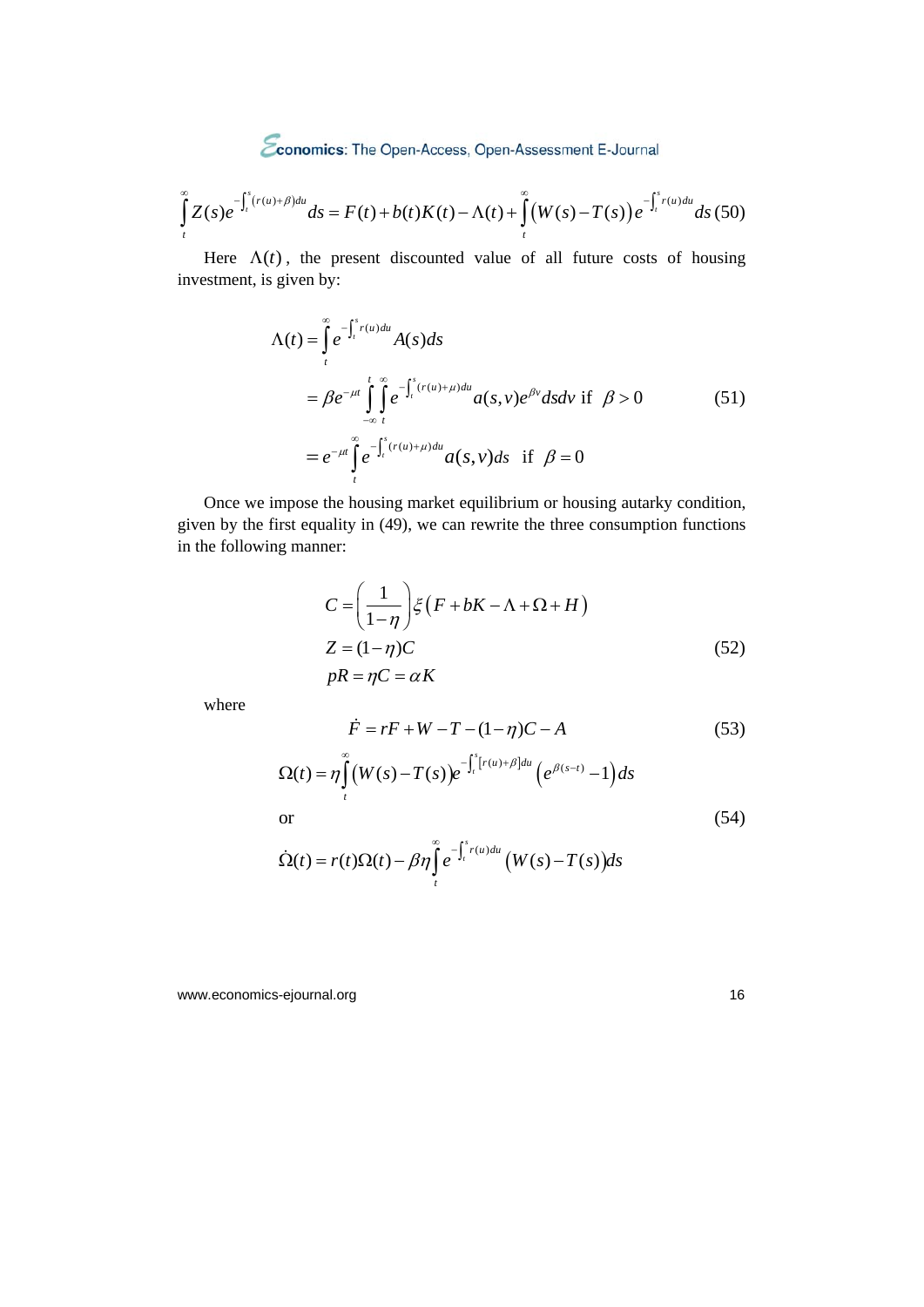$$
\frac{d}{dt}(bK) = rbK\tag{55}
$$

Equation (55) constrains the bubble and/or the housing investment process. If the bubble is rational, that is, it satisfies the homogeneous equation of the equation of motion driving the fundamental valuation  $q$ , as given by equation (47), it follows that the following relationship has to hold:

$$
b(\delta K + \dot{K}) = 0 \tag{56}
$$

This implies that either there is no rational bubble,  $b(t) = 0$  or gross housing investment is zero,  $I(t) = 0$ , and  $\dot{K} = -\delta K$ . Irrational bubbles could, of course, exist even if (56) does not hold.

## **3 The Pure Wealth Effect of House Price Changes on Consumption**

The key properties of the model can be inferred from the consumption functions summarised in equations (52) to (56).

First, when the birth rate,  $\beta$ , is zero, the term  $\Omega(t)$  in equation (52) (and defined in equation (54)), housing variables affect aggregate consumption, consumption of housing services and consumption of non-housing goods and services only through the cost of future investment,  $\Lambda$ , and through the bubble term in the house price equation,  $bK$ . This is the pure case of 'everyone always owns the house they live in'. No-one is long or short housing.

Second, when the birth rate is positive,  $\Omega(t)$  becomes positive (assuming that  $\int (W(s) - T(s)) e^{-\int_t [r(u) + \beta] du} > 0$  $\int_{0}^{\infty} (W(s) - T(s)) e^{-\int_{t}^{s} [r(u) + \beta] du} > 0$ . The term  $\Omega(t)$  represents the present discounted value of the housing services demanded by future generations (generations yet to be born). In a rational expectations model, this demand from future generations is reflected in today's fundamental price.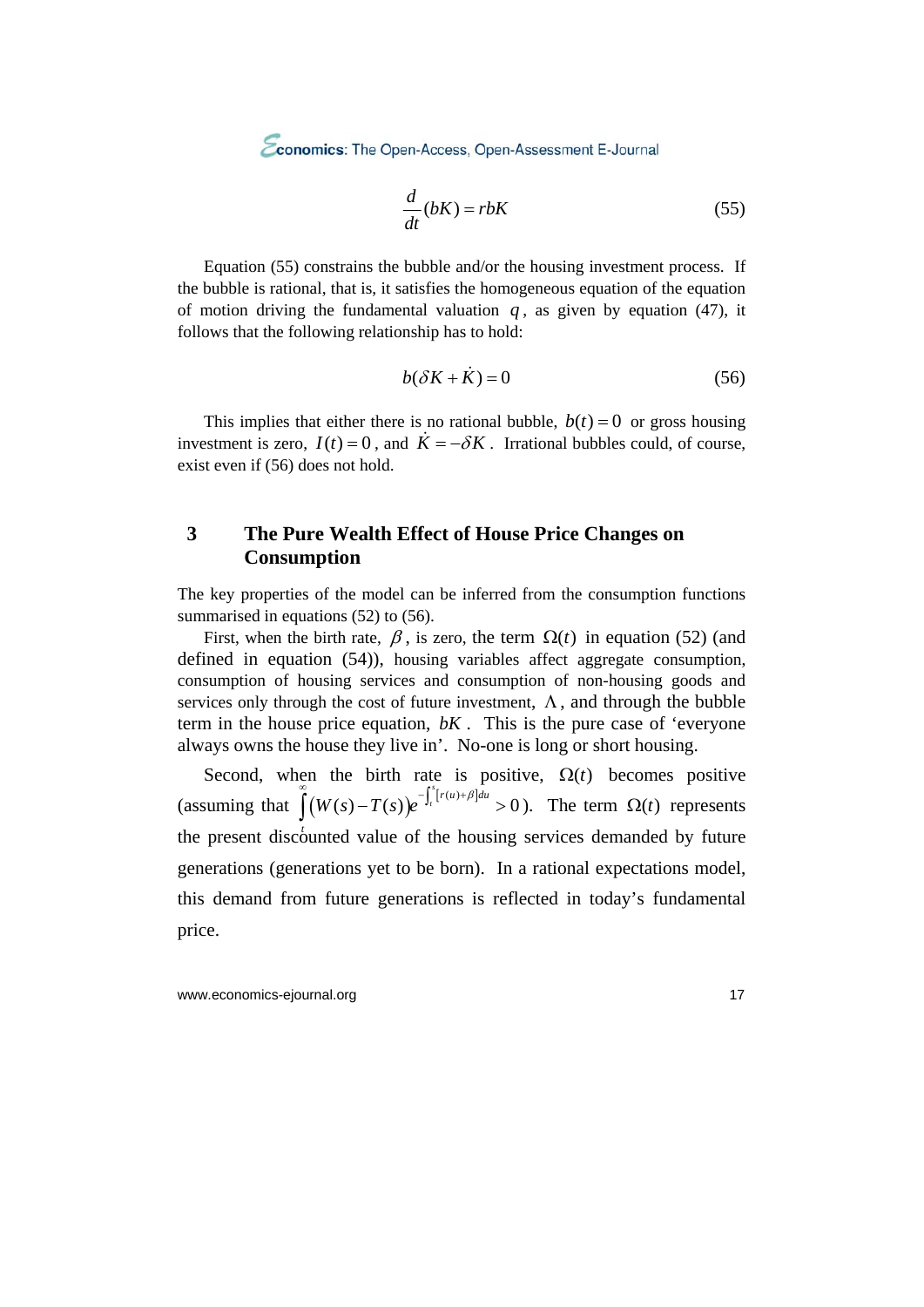The OLG structure of the model, which is present when  $\beta > 0$ , even though all generations currently alive have identical life expectancies  $\mu^{-1}$  because of the assumption of an age-independent probability of death, therefore invalidates the absence of wealth effects from a change in fundamental house prices found in the representative agent version of the model. All generations currently alive are 'long housing', because of the arrival of future generations. The present discounted value of the housing services current generations will consume is less than the present discounted value of current and future housing services demanded by both current and future generations. It is this total current and future demand for housing services, by those currently alive and by those yet to be born, that is reflected in the fundamental house price, *q.*

It is true that the Yaari-Blanchard version of the OLG model does not generate effects on aggregate consumption (*C*, *Z* and *R*) from changes in fundamental house prices through a *redistribution* of wealth or income among those currently alive. Age, that is, date of birth, and the distinction between those born and still alive and those not yet born, are the only sources of consumer heterogeneity in the Yaari-Blanchard model. But age in the Yaari-Blanchard model does not affect the expected remaining lifetime or the marginal propensity to consume out of wealth. The Yaari-Blanchard model does not have life-cycle effects. In the Allais-Samuelson OLG model, where households have a fixed finite lifespan, there will in general be age-specific propensities to consume, and possibly also age-specific preferences over housing and non-housing consumption. The only household heterogeneity that matters for aggregate consumption in the Yaari-Blanchard model is that between those born and still alive on the one hand and the unborn – future generations – on the other hand.

The present discounted value of the real resource cost of *future* investment in housing  $\Lambda(t)$ , given in equation (51) may of course be affected by the same factors that cause a change in the value of the existing housing stock, but that is a quite separate matter from a change in the fundamental value of the existing housing stock having a pure wealth effect on consumption. This effect of house prices on investment in housing is recognized through the housing investment function, given in equation (42), which makes gross housing investment an increasing function of Tobin's *q*. So  $\Lambda(t)$  is a function not of the current price of housing capital but of the sequence of future (expected) prices of housing capital.

I summarise this discussion as three Propositions: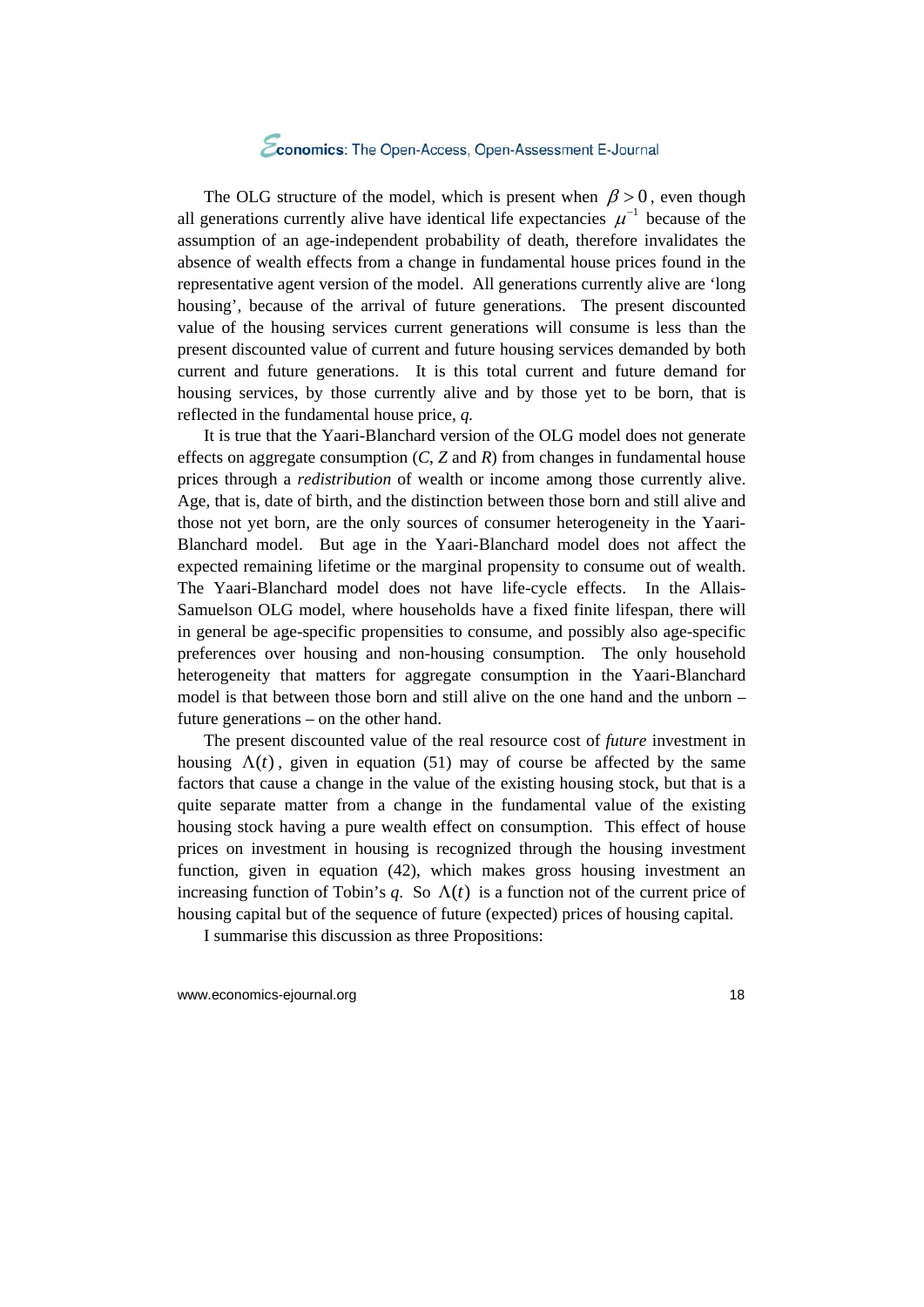**Proposition 1:** In the representative agent model (the Yaari-Blanchard OLG model with a zero birth rate), a change in the fundamental value of a unit of installed housing,  $q$ , has no wealth effect on aggregate consumption demand, the demand for housing services or the consumption demand for non-housing goods and services.

**Proposition 2:** In the representative agent model (the Yaari-Blanchard OLG model with  $\beta = 0$ ), a change in the bubble component of the price of a unit of installed housing, b, is associated with a wealth effect on aggregate consumption demand, on the demand for housing services and on the consumption demand for non-housing goods and services. This bubble can only be a rational bubble if gross investment in housing equals zero.

**Proposition 3:** In the OLG version of the Yaari Blanchard model ( $\beta > 0$ ) higher fundamental house prices have a positive aggregate wealth effect and a positive effect on aggregate consumption demand, on the demand for housing services and on the consumption demand for non-housing goods and services if the higher fundamental house prices reflect (expected) demand for housing services by future generations.

#### **3.1 Why the Common Error?**

How did so many of students of consumption behaviour and wealth effects miss the obvious point of Proposition 1, despite the frequent use of the representative agent framework?

The most likely reason is that the standard consumption function is the decision rule of an individual, or an aggregation of such individual decision rules. When studying consumption behaviour, equilibrium conditions are not normally imposed on these decision rules. On the whole this is good practice – the fact that prices and economy-wide aggregate quantities taken as parametric by individuals are in fact endogenously determined by the interaction of these price-taking economic agents, does not mean that it is not helpful to treat individual decision rules and equilibrium conditions conceptually distinct. But when we deal with general equilibrium responses to policies or shocks, the equilibrium conditions do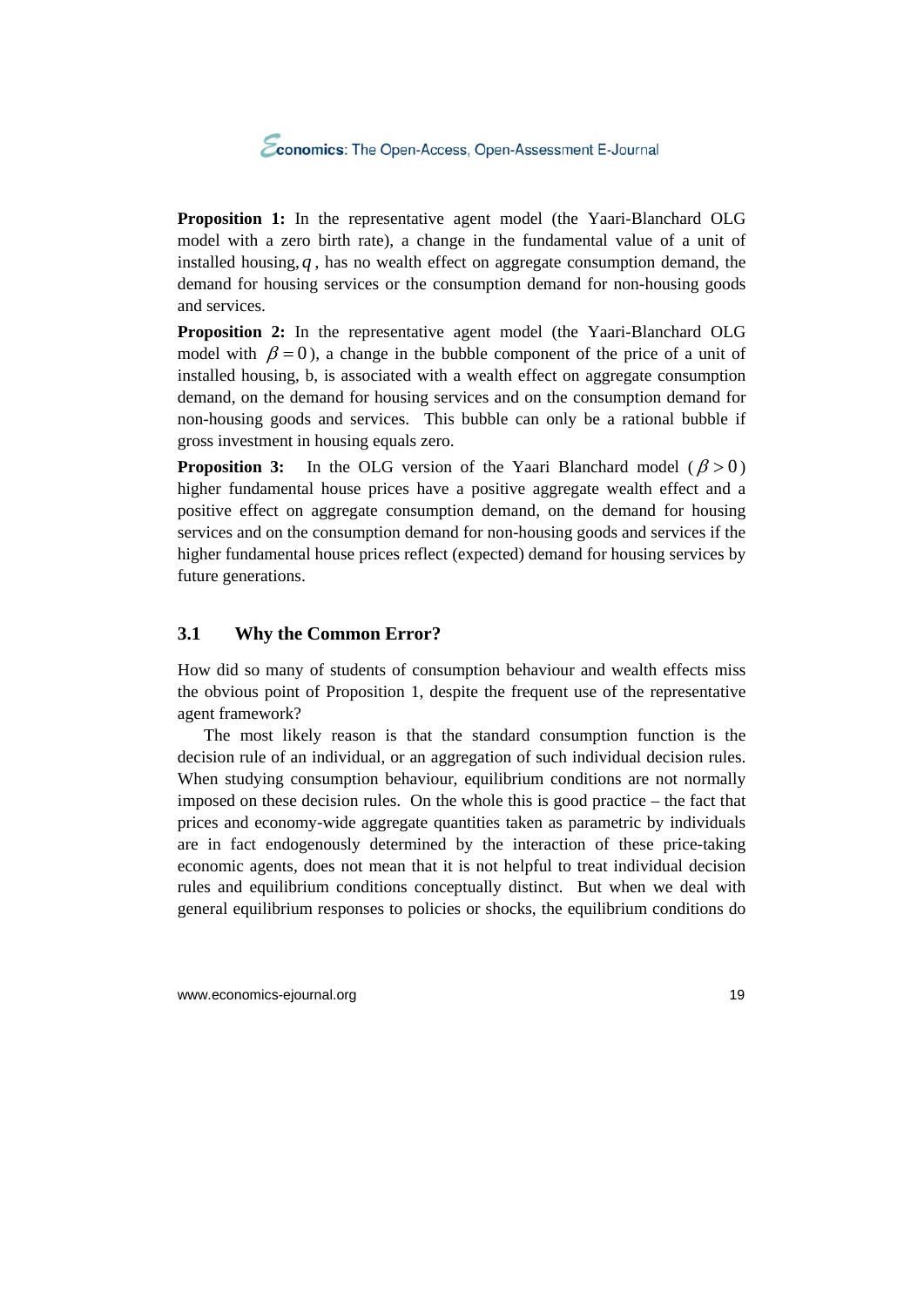of course have to be imposed. This was obviously not done in such papers as Mishkin (2008) or Mulligan and Threinen (2008).

Without imposing the 'housing autarky' assumption (49) and using equations (39), (45) and (46), total consumption, non-housing consumption and housing consumption can, respectively, be written as in equations (29), (30) and (31) respectively, that is, as functions of total non-human wealth,  $F + p^{k}K$  and human wealth, *H* , with the equations of motion for non-human wealth and human wealth given by (32) and (33) respectively. In this representation of the consumption function, non-housing financial wealth,  $F$  and housing wealth  $p<sup>k</sup>K$  enter with the same marginal propensities to spend,  $\xi$ .

The equation  $C = \xi (F + p^{k} K + H)$  is the standard 'permanent income' consumption function where aggregate consumption is proportional to the sum of aggregate non-human and human wealth, and where aggregate non-human wealth includes the value of the housing stock on the same terms as other non-human wealth. However, when we impose the housing autarky assumption, the same aggregate consumption function can be written as

$$
C = \left(\frac{1}{1-\eta}\right) \xi \left(F + bK - \Lambda + H + \Omega\right)
$$
 and the absence of a pure wealth effect

of fundamental housing wealth on aggregate consumption demand is confirmed when  $\beta = 0$  because this implies  $\Omega = 0$ . When housing is pure 'land', that is non-augmentable and indestructible, then  $\Lambda = 0$  and the consumption function simplifies to

$$
C = \left(\frac{1}{1-\eta}\right) \xi \left(F + bK + H + \Omega\right).
$$

This makes it even clearer that in the model under consideration, in the representative agent special case, when  $\beta = \Omega = 0$ , a change in housing wealth affects consumption if and only if it is due to a change in the speculative bubble component of house prices.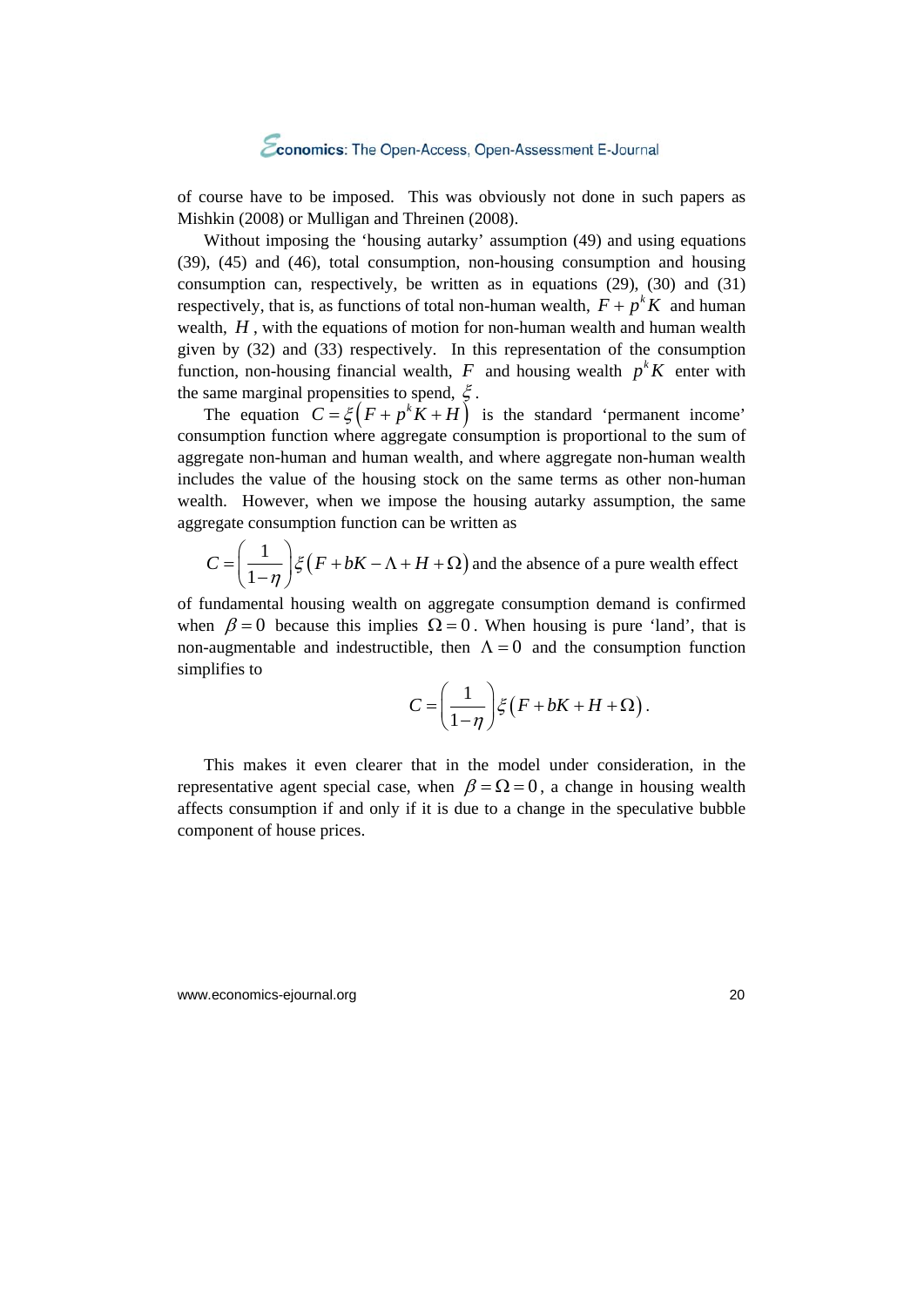

#### **3.2 Qualifications of the Housing Wealth Irrelevance Result**

#### **3.2.1 Wealth isn't Well Being**

At the risk of belabouring the obvious, Proposition 1 says that, in the representative agent version of the model, a change in the fundamental value of a unit of housing does not lead to any change in consumption demand. However, since  $R(t) = \alpha(t) K(t)$ , a larger physical stock of housing capital increases equilibrium consumption of housing services and raises utility - makes you better off. Wealth (the value of your endowments) bears no obvious relation to utility in any case, as wealth values the infra-marginal units of assets at the marginal contribution to lifetime utility of the last unit: in a world without scarcity, all endowments would be valued at zero and wealth would be zero, but utility would be maximal.

#### **3.2.2 Changes in Housing Wealth due to a Housing Bubble**

Proposition 2 points out that when the change in the house price is due to a bubble rather than to a change in fundamental value, that is,  $b(t) \neq 0$  in equation (52), the change in house prices does represent a pure wealth effect. Even if the economy is autarkic in housing, the bubble-inclusive price of the house exceeds the value of the endowment of current and future housing services by the amount of the bubble. Whether the housing market in the US or elsewhere has been characterised by a speculative bubble between, say, 2000 and 2007 is a hotly debated issue (see e.g. Case and Shiller (2003) and Himmelberg, Mayer, and Sinai (2005)). In the simple model of the paper, the marginal propensity to spend out of a change in house prices due to a change in the bubble component of the house price is the same as the marginal propensity to consume out of any other component of non-human or human wealth. Note again that if there can be non-zero gross investment in housing, then there cannot be (myopically) rational speculative bubbles (speculative bubbles that satisfy  $b = (r + \delta)b$ , the homogenous equation of the equation of motion for the fundamental value of housing given in equation (44)).

The empirical relevance of asset bubbles is a contested issue. Clearly, if the fundamentals driving house prices are stationary but house prices are nonstationary, a non-stationary bubble must be present. With finite length time series, however, it is very difficult to distinguish between the hypothesis that the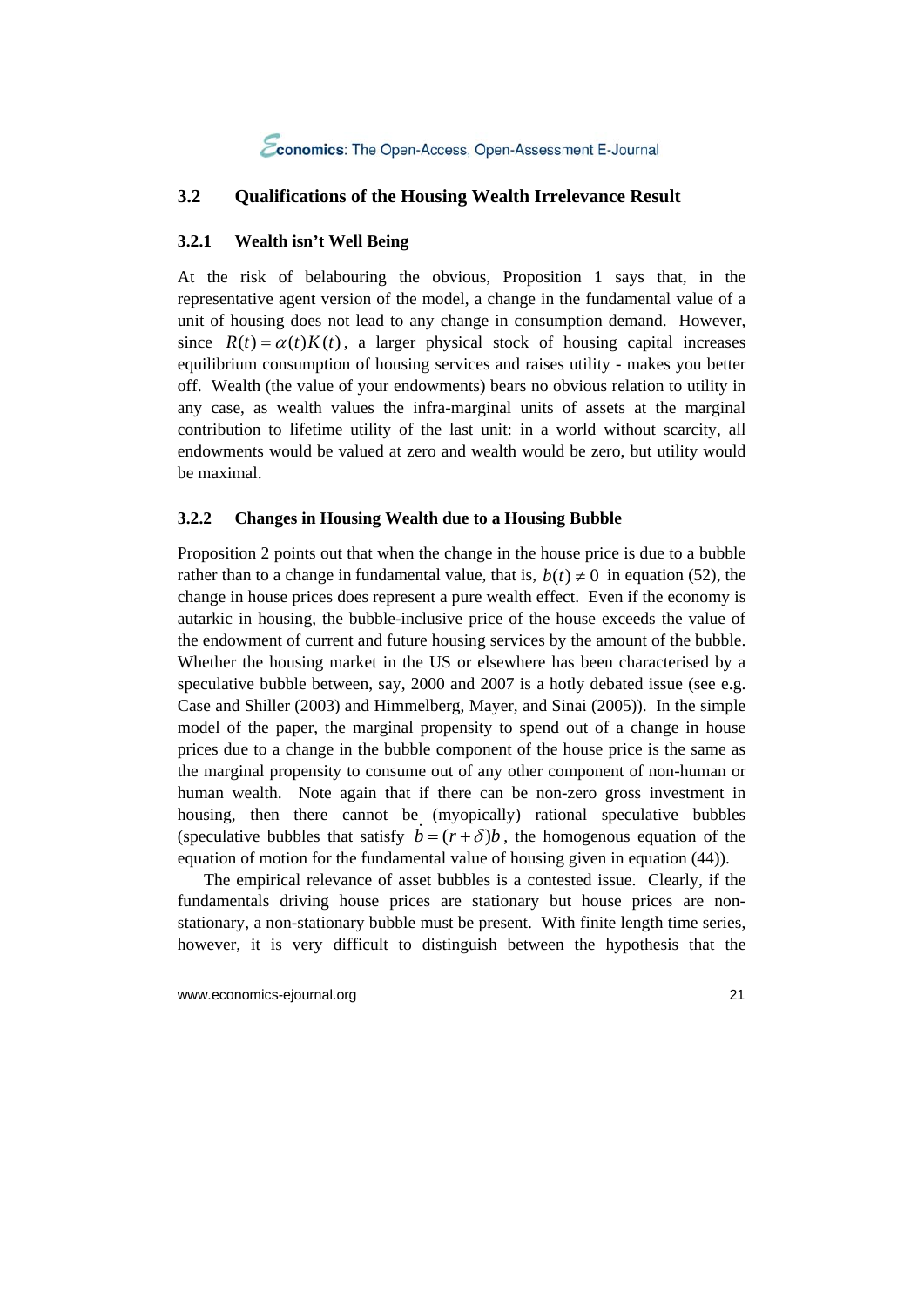fundamentals are stationary and there is a non-stationary bubble, and the alternative interpretation that the fundaments themselves are non-stationary, in which case no bubble is required to rationalise the non-stationarity of house prices. Recent studies by Laibson (2009) and Khandani et al. (2009) have stressed the contribution of rising house prices to consumer demand in the US, prior to the financial crisis that started in August 2007. Both these studies come down on the side of a possible role for speculative bubbles in driving US house prices. The issue remains, however, open.

My definition of an asset price bubble is the standard one: an asset price bubble is any deviation between the market price of the asset and its fundamental price - the present discounted value of the future earnings stream to which the asset represents a claim. In practice, when the future earnings stream is uncertain and the appropriate (stochastic) discount factors cannot be readily and objectively observed, the distinction between the bubble component and the fundamental component of an asset price may not be as easily established as in my theoretical paper. With imperfect information and observation, the distinction between bubbles and misperceptions about the drivers of the fundamental valuation can become fuzzy. Indeed, as shown in an early (unpublished) paper by myself and Paolo Pesenti (Buiter and Pesenti (1990)) we should that rational speculative bubbles could even be functions of the same variables that drive the fundamental valuation.

Finally, in a dynamic model in which the future behaviour of predetermined state variables, like the capital stock, can be influenced by today's asset bubbles, the distinction between bubbles and fundamentals becomes further blurred, because today's bubbles shape tomorrow's fundamentals. This blurring of the distinction between bubbles and fundamentals is closely related to the notion of reflexivity developed by George Soros (2009), in which imperfect cognition and human action interact to produce the possibility of self-fulfilling prophesies. If faulty past and present expectations affect prices, if these prices influence present and future fundamentals and if these fundamentals in turn shape future expectations etc., then the economy can generate self-reinforcing patterns that do not in any meaningful sense tend towards equilibrium. A serious consideration of this important class of issues is clearly beyond the scope of this paper.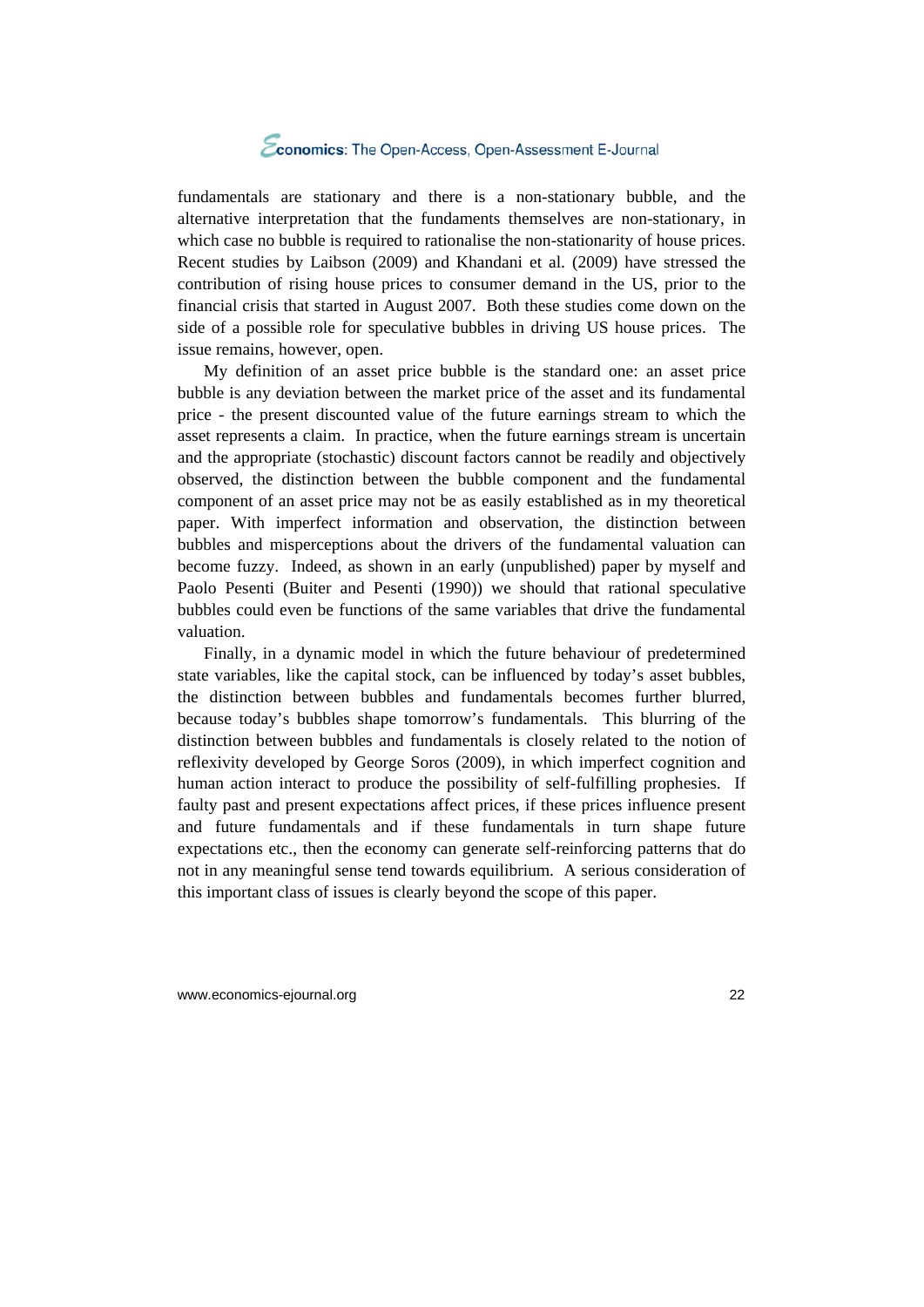

#### **3.2.3 Distributional Effects, including Intergenerational Distribution**

In more general OLG models, especially those with systematic variations in household size over the life cycle and with age-dependent propensities to consume (among other reasons because remaining (conditional) life expectancy is negatively related to age after some point), a decline in house prices redistributes wealth from those for whom the value of the housing stock they own is greater than the present discounted value of their future consumption of housing services to those for whom the value of the housing stock they own is less than the present discounted value of their future planned consumption of housing services. That is, a house price decline redistributes wealth from homeowners to tenants.

In Proposition 3, I showed that even in the Yaari Blanchard model, redistribution through higher fundamental house prices from the unborn to those current alive will make those currently alive better off if the price increase reflects a higher future demand for housing services by those not yet born. It therefore raises aggregate consumption today.

More generally, in a life-cycle model, the young, and all others planning to trade up in the housing market in the future will benefit from a current decline in house prices. The old and all others planning to trade down in the housing market in the future will lose when house prices fall. If the old have higher marginal propensities to consume out of wealth, as life-cycle principles would suggest, this means that a redistribution from the young to the old through higher house prices will boost aggregate consumption. If younger households, and especially younger households with rising age-earnings profiles (e.g. yuppies) are liquidityconstrained, the marginal propensity to consume of these yuppie households (who are short housing) could be larger than the marginal propensity to consume of the old. Higher house prices would then depress aggregate consumption through the redistribution channel. An Allais-Samuelson overlapping generations model is the natural vehicle for analyzing these intergenerational distributional effects. Other distributional effects can occur in open economies where the residents are tenants of non-resident landlords.

#### **3.2.4 Credit or Collateral Effects**

Finally, unlike human capital, housing wealth is collateralisable. This means that households can borrow using the value of the homes they own as security.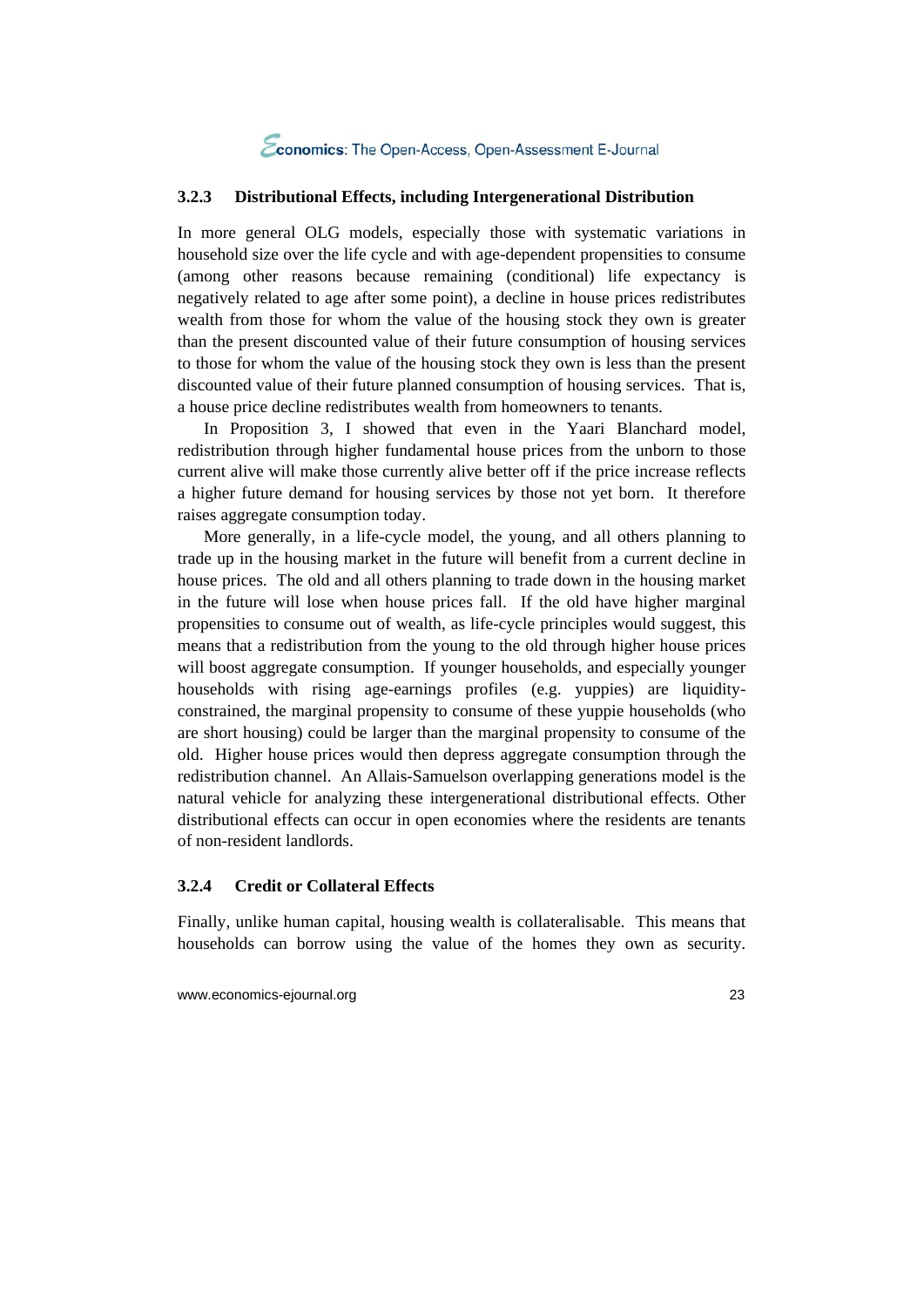Unsecured borrowing is more expensive than secured borrowing and may often not be possible on any terms. With free labour (no slavery or indentured labour), future labour earnings cannot be collateralised in a legally enforceable way and, unless reputational concerns are a powerful motivator, commitments to use future after-tax labour income to service unsecured debt may not be credible. Housing wealth therefore permits credit constraints to be relaxed (see e.g. Hurst and Stafford (2004), Iacoviello (2004) and Klyuev and Mills (2006)). A decline in house prices reduces the amount households can borrow (through 'mortgage equity withdrawal' or MEW). Assuming that human wealth is not collateralisable at all, a simple way to bring the housing collateral role into the model of this paper is to introduce the further constraint on individual household optimisation that net financial wealth cannot be negative, or that it is bounded from below:

$$
-f(t, v) \le p^k(t)k(t, v) + \chi(t, v)
$$
  
 
$$
\chi \ge 0
$$
 (57)

or, in the aggregate version:

$$
-F(t) \le p^k(t)K(t) + X
$$
  
 
$$
X \ge 0
$$
 (58)

This constrains net debt not to exceed the value of the housing stock plus some (exogenous) maximum amount of unsecured borrowing,  $\chi$  for the individual and *X* for the aggregate population. If this constraint is binding, a fall in house prices will clearly lower aggregate consumption in the short run, regardless of whether housing price changes have a pure wealth effect, that is, even in the representative agent version of the model. In the long run it will, for given sequences of wages and real interest rates, lower consumption, because of the greater household net indebtedness permitted by the relaxation of the borrowing constraint.

In his simulation of the effect of a house price decline on consumption and investment demand in the US, Mishkin (2008) captured this credit effect of a change in house prices by assigning to housing wealth double the long-run marginal propensity to consume (0.076) he assigned to other financial wealth (0.038). There are two problems with this approach.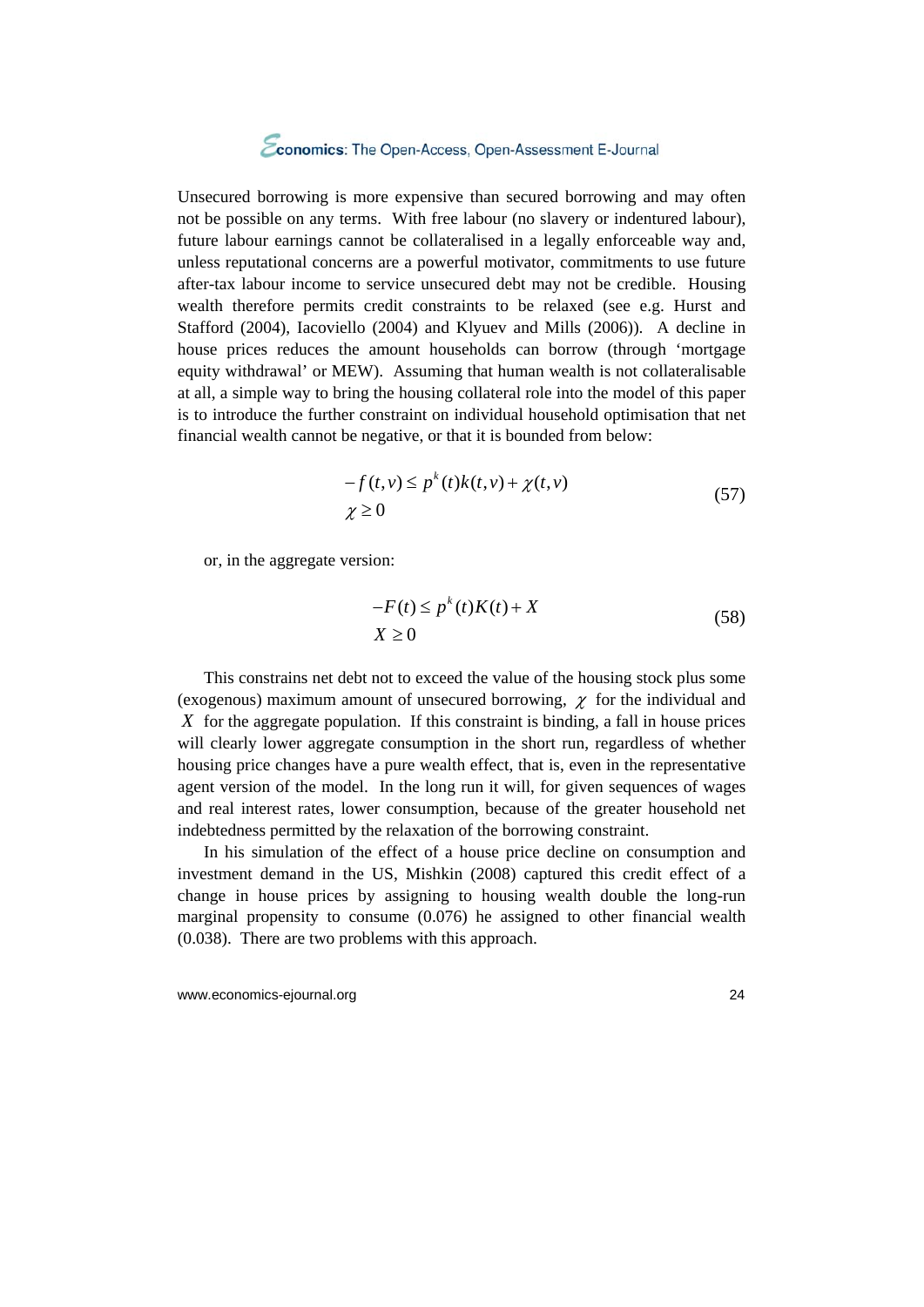First, because of the housing autarky argument, the model of this paper suggests that, without the collateral/credit effect, the marginal propensity to consume out of housing wealth would be zero, not 0.038 in the representative agent version of the model. The redistributive effects of an increase in house prices in OLG models do favour a net expansionary effect from higher house prices if the higher prices reflect future demand by generations as yet unborn. Redistribution from the young to the old caused by higher house prices will tend to boost aggregate consumption for life-cycle reasons but may depress it if the young are more likely to be liquidity-constrained than the old. It is therefore doubtful that the benchmark wealth effect of house price changes in the absence of collateral constraints should be assigned the value 0.038 used for all consumption in the FRB/US model.

Second, Mishkin's specification assumes that adding a binding collateral constraint always raises the marginal propensity to consume. However, the debt incurred through MEW has to be serviced. Although current consumption will be higher as a result of a household's ability to relax a borrowing constraint by increasing the size of its mortgage, the present discounted value of future consumption will have to be lower. At market interest rates, the present discounted value of current and future consumption does not change as a result of a decline in house prices and the associated tightening of the credit constraint. There will of course be behavioural consequences because the shadow price of credit exceeds the market price of credit in the credit-constrained equilibrium.

Modelling the credit effect of a house price decline properly would introduce it as a tightening of a borrowing constraint, but with the household's intertemporal budget constraint satisfied both in the benchmark (with borrowing collateralised against property) and in the counterfactual simulation (with lower MEW). It may not be easy to determine reliably when the consumption-reducing effect of increased debt service will kick in and dominate the consumption-increasing effect of higher borrowing potential for a credit-constrained household, but to assume, as Mishkin does, that it never kicks in surely makes no sense.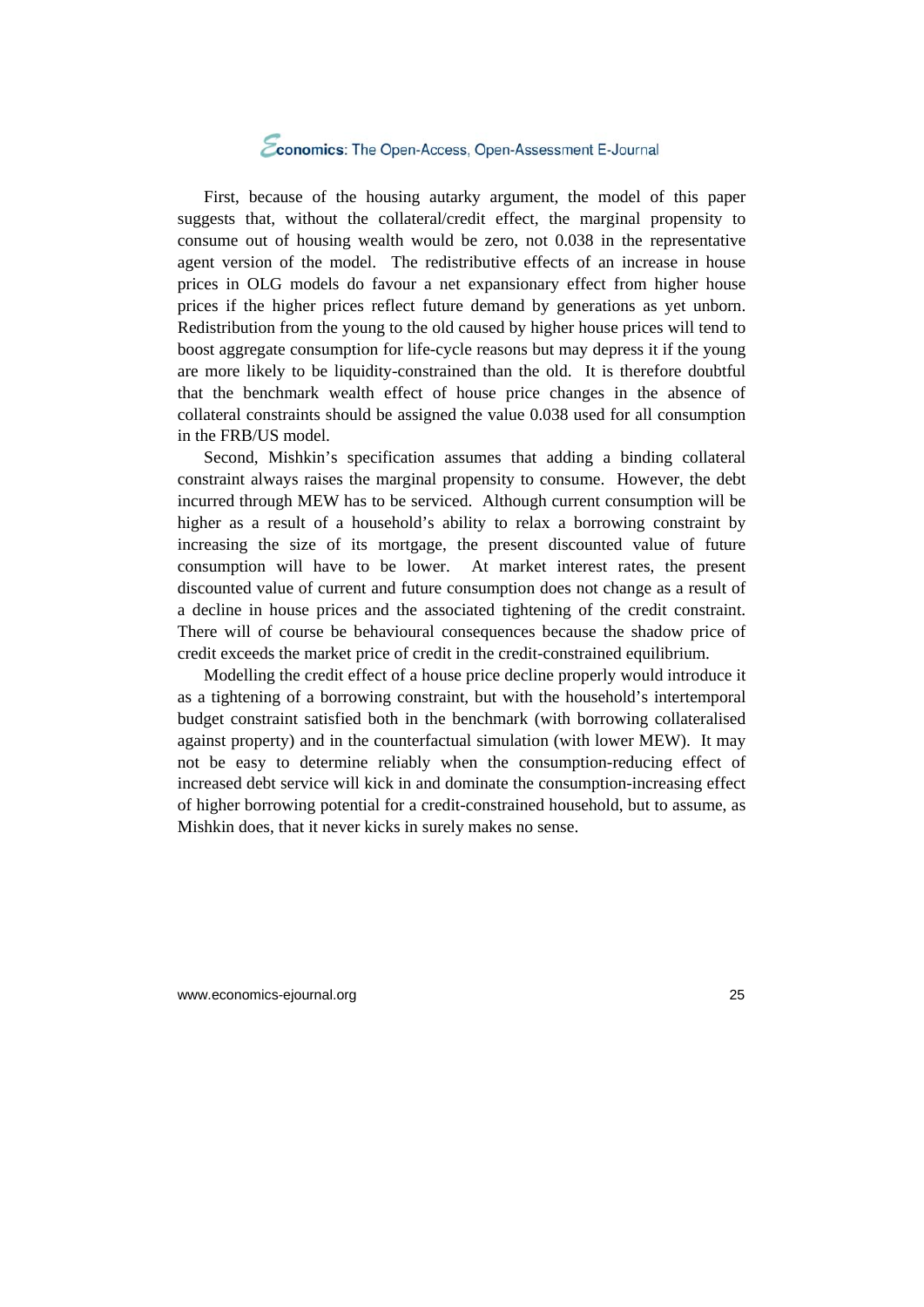#### **4 Conclusion**

The value of a house is its fundamental value – the present discounted value of its future actual or imputed rentals – plus a speculative bubble component, if any. A fall in house prices due to a change in its fundamental value redistributes wealth from those long housing (for whom the fundamental value of the house they own exceeds the present discounted value of their planned future consumption of housing services) to those short housing (from whom the fundamental value of the house they own is less than the present discounted value of their planned future consumption of housing services. In a closed economy representative agent model there is no pure wealth effect on consumption from a change in house prices if this represents a change in their fundamental value. In the Yaari-Blanchard model with a positive birth rate, higher fundamental house prices will boost aggregate consumption if the higher prices reflect higher expected future housing demand by generations yet to be born.

There is a pure wealth effect on consumption from a change in house prices if this reflects a change in the bubble component of house prices, even in the representative agent special case.

Two other channels, not considered in the formal model, through which a fall in house prices can affect aggregate consumption are (1) redistribution effects if the marginal propensity to spend out of wealth is different between those long housing (the old, say) and those short housing (the young, say) and (2) collateral or credit effects due to the collateralisability of housing wealth and the noncollateralisability of human wealth. A decline in house prices reduces the scope for mortgage equity withdrawal. For given sequences of future after-tax labour income and interest rates, this may depress consumption in the short run while boosting it in the long run.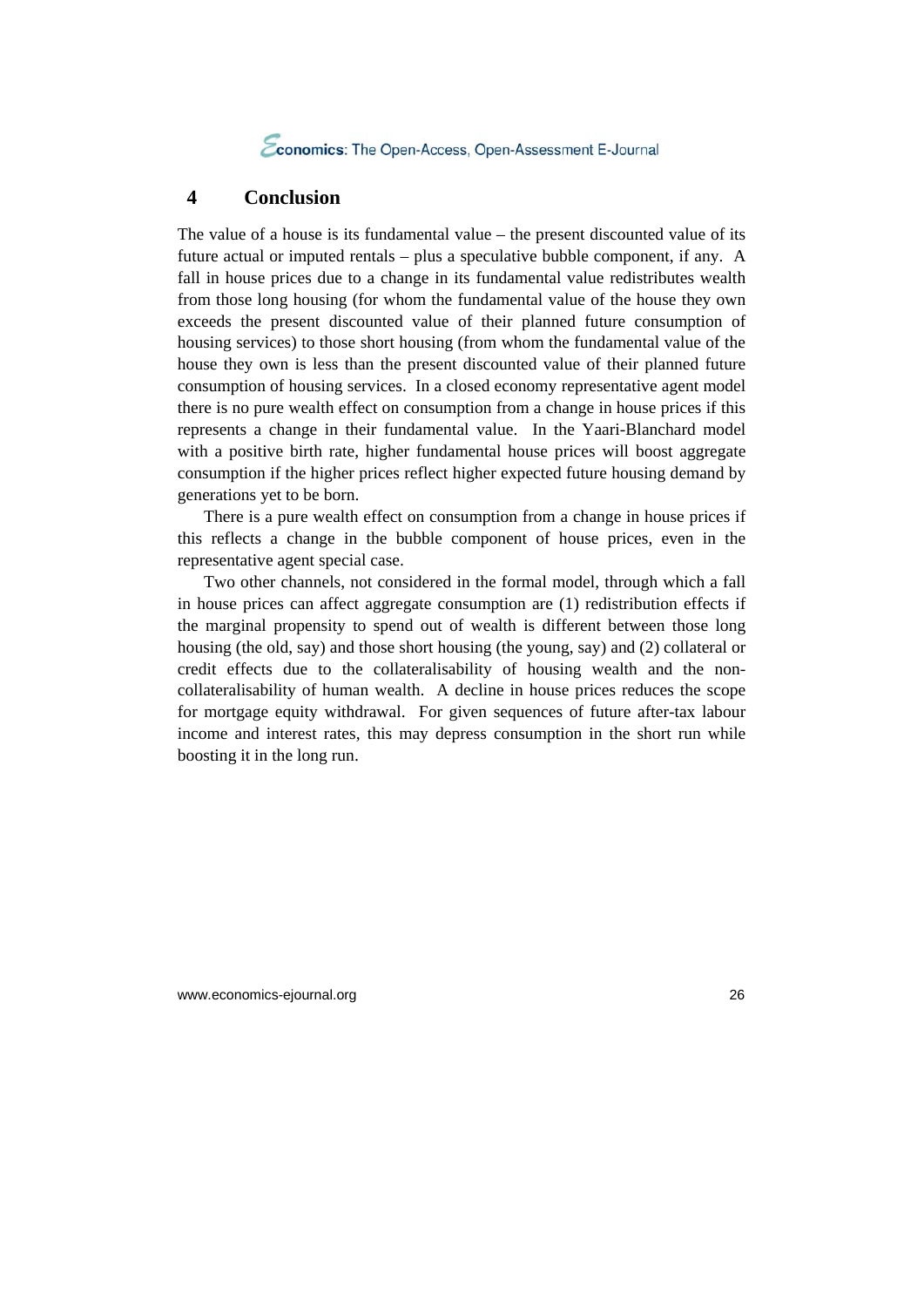#### **References**

- Bernanke, Ben S. (2007). [The Financial Accelerator and the Credit Channel.](http://www.federalreserve.gov/newsevents/speech/Bernanke20070615a.htm)  Speech given at The Credit Channel of Monetary Policy in the Twenty-first Century Conference, Federal Reserve Bank of Atlanta, Atlanta, Georgia, June 15.
- Blanchard, O. (1985). [Debt, Deficits and Finite Horizons.](http://ideas.repec.org/a/ucp/jpolec/v93y1985i2p223-47.html) *Journal of Political Economy*, 93, April, pp. 237–247.
- Bra[yton, Flint, and P. Tinsley, eds. \(1996\). A Guide to FRB/US: A](http://ideas.repec.org/p/fip/fedgfe/96-42.html)  Macroeconomic Model of the United States. Finance and Economics Discussion Series Working Paper 1996-42 (Washington: Board of Governors of the Federal Reserve System, October).
- Bra[yton, Flint, A. Levin, R. Tryon, and J.C. Williams \(1997\). The Evolution of](http://ideas.repec.org/a/eee/crcspp/v47y1997ip43-81.html)  Macro Models at the Federal Reserve Board. *Carnegie-Rochester Conference Series on Public Policy*, vol. 47 (December), pp. 43–81.
- Brayton, Flint, Eileen Mauskopf, David Reifschneider, Peter Tinsley, and John [Williams \(1997\). The Role of Expectations in the FRB/US Macroeconomic](http://ideas.repec.org/a/fip/fedgrb/y1997iaprp227-245nv.83no.4.html)  Model. *Federal Reserve Bulletin*, vol. 83 (April), 227–245.
- Buiter, Willem H. (1988). [Death, Birth, Productivity Growth and Debt Neutrality.](http://ideas.repec.org/a/ecj/econjl/v98y1988i391p279-93.html)  *Economic Journal*, 98, June, pp. 279–293.
- Buit[er, Willem H. \(1989\), "Debt Neutrality, Professor Vickrey and Henry George's](http://ideas.repec.org/a/eee/ecolet/v29y1989i1p43-47.html) `Single Tax'," *Economics Letters*, 29, 1989, 43-47.
- Buit[er, Willem H. and Paolo Pesenti \(1990\). Rational Speculative Bubbles in an](http://www.nber.org/papers/w3467)  Exchange Rate Target Zone. NBER Working Paper, No. 3467, October 1990, revised June 1993.
- Buiter, Willem H. (2008a). [Lessons from the North Atlantic Financial Crisis.](http://www.nber.org/~wbuiter/NAcrisis.pdf)  Paper prepared for presentation at the conference "The Role of Money Markets" jointly organised by Columbia Business School and the Federal Reserve Bank of New York on May 29-30, 2008.
- Buiter, Willem H. (2008b). [Housing Wealth isn't Wealth.](http://ideas.repec.org/p/nbr/nberwo/14204.html) National Bureau of Economic Research Working Paper No. W14204, July 2008.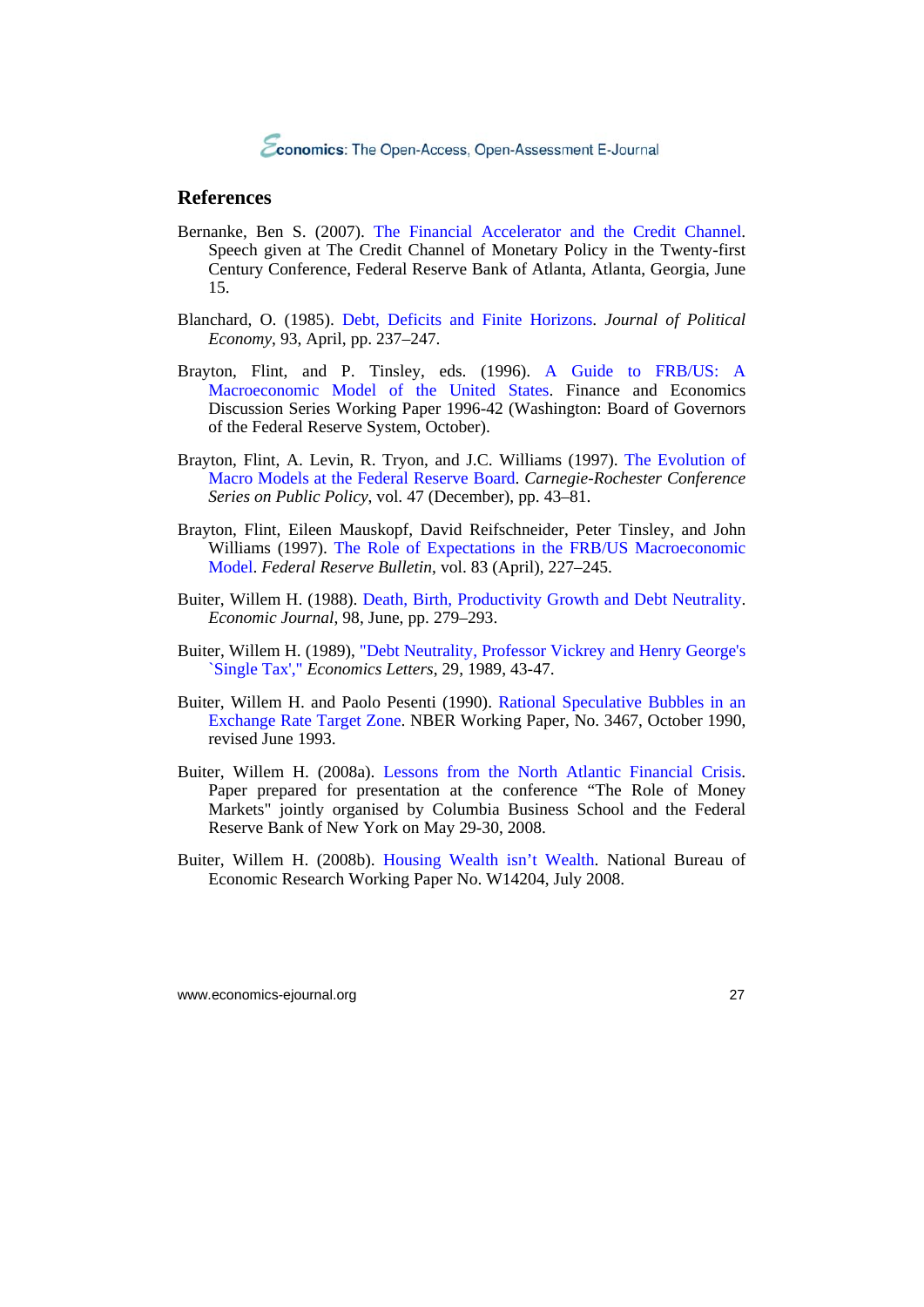- Buchanan, Mike and Themistoklis Fiotakis (2004). House Prices: A Threat to Global Recovery or Part of the Necessary Rebalancing? *Goldman Sachs Global Economics Paper No. 114*, July 15.
- Car[roll, C., M. Otsuka, and J. Slacalek \(2006\). How Large is the Housing Wealth](http://ideas.repec.org/p/jhu/papers/535.html)  Effect? A New Approach. NBER Working Paper No. 12746 (Cambridge, Mass.: National Bureau of Economic Research, December).
- Case, K.E., and R.J. Shiller (2003). [Is There a Bubble in the Housing Market?](http://www.econ.yale.edu/~shiller/pubs/p1089.pdf) *Brookings Papers on Economic Activity*, vol. 2, pp. 299–342.
- Cas[e, K.E., J.M. Quigley, and R.J. Shiller \(2005\). Comparing Wealth Effects: The](http://ideas.repec.org/a/bpj/bejmac/vadvances.5y2005i1n1.html)  Stock Market Versus the Housing Market. *Advances in Macroeconomics*, vol. 5(1).
- Ede[lstein, Robert H. And Sau Kim Lum \(2004\). House Prices, Wealth Effects, and](http://ideas.repec.org/a/eee/jhouse/v13y2004i4p342-367.html)  the Singapore Macroeconomy. *Journal of Housing Economics,* vol. 13(4), December, pp. 342–367.
- Hay[ashi, F. \(1982\). Tobin's Marginal q and Average q: A Neoclassical](http://ideas.repec.org/a/ecm/emetrp/v50y1982i1p213-24.html)  Interpretation. *Econometrica*, vol. 50(1), January, pp. 213–224.
- Hi[mmelberg, C., C. Mayer, and T. Sinai \(2005\). Assessing High House Prices:](http://ideas.repec.org/a/aea/jecper/v19y2005i4p67-92.html)  Bubbles, Fundamentals and Misperceptions. *Journal of Economic Perspectives*, vol. 19, pp. 67–92.
- Hur[st, E., and F. Stafford \(2004\). Home is Where the Equity Is: Mortgage](http://faculty.chicagobooth.edu/erik.hurst/research/equity_resubmission_jmcb_final_aug2002.pdf)  Refinancing and Household Consumption. *Journal of Money, Credit and Banking*, vol. 36 (6), pp. 985–1014.
- Iaco[viello, Matteo \(2004\). Consumption, House Prices, and Collateral Constraints:](http://fmwww.bc.edu/ec-p/wp589.pdf)  A Structural Econometric Analysis. *Journal of Housing Economics*, Elsevier, vol. 13(4), December, pp. 304–320.
- Kha[ndani, A, A. Lo and R. Merton, R \(2009\). Systemic Risk and the Refinancing](http://www.hbs.edu/research/pdf/10-023.pdf)  Ratchet Effect. NBER Working Paper No. 15362.
- Kly[uev, V., and P. Mills \(2006\). Is Housing Wealth an ATM? The Relationship](http://ideas.repec.org/p/imf/imfwpa/06-162.html)  Between Household Wealth, Home Equity Withdrawal, and Saving Rates. IMF Working Paper WP/06/162 (Washington: International Monetary Fund).
- Kohn, Donald L (2006). [Economic Outlook](http://www.federalreserve.gov/newsevents/speech/kohn20061004a.htm)*.* Speech given at the Money Marketeers of New York University, New York, New York, October 4.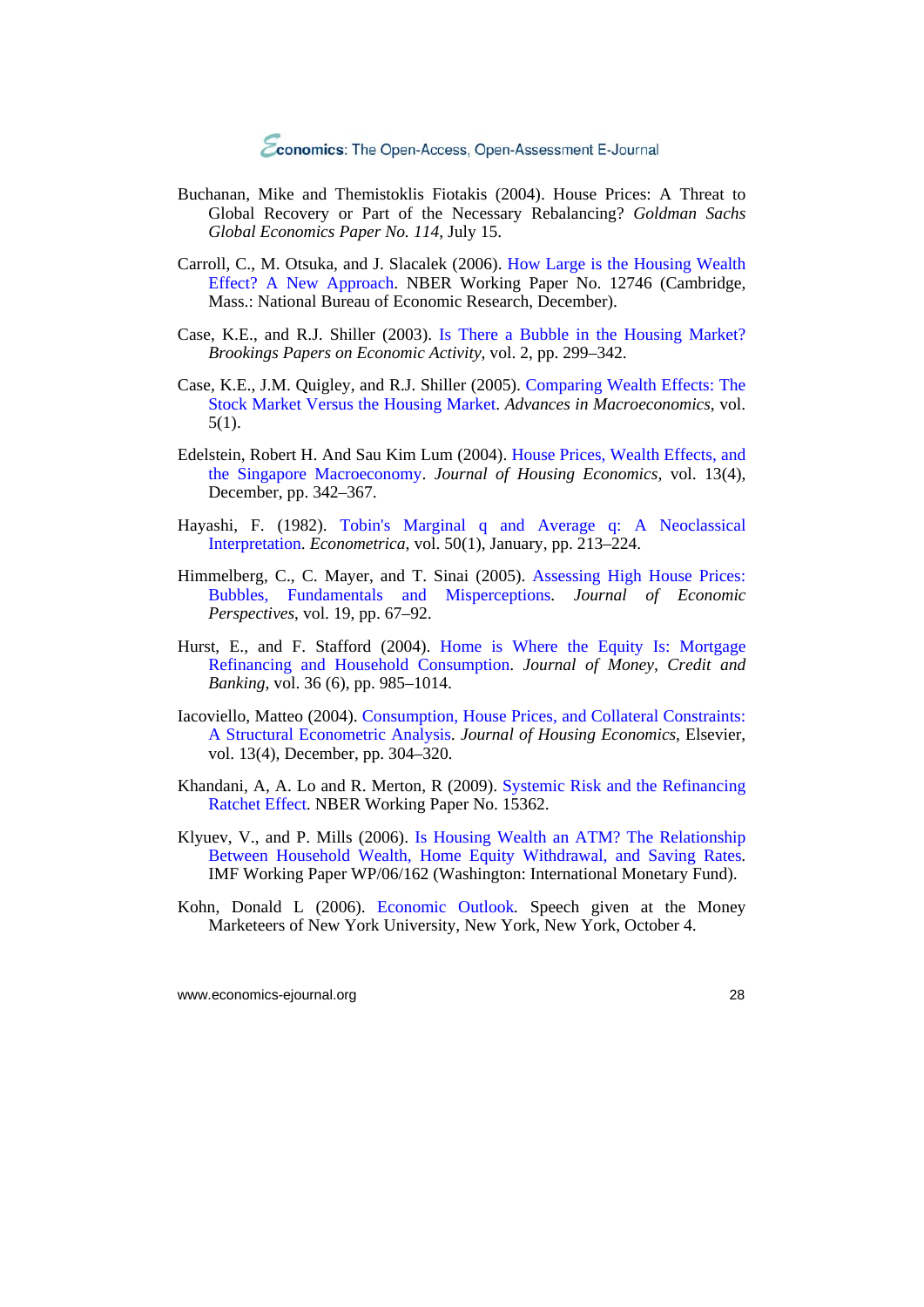- Kroszner, Randall S. (2005). Rodney Dangerfield" Redux: Still no Rrespect for the Economy. Speech given at the annual business forecast luncheon of the University of Chicago Graduate School of Business, Wednesday, December 7.
- Kroszner, Randall S. (2008). Testimony on the *Federal Housing Administration Housing Stabilization and Homeownership Act* before the Committee on [Financial Services, U.S. House of Representatives, April 9, 2008.](http://www.federalreserve.gov/newsevents/testimony/kroszner20080409a.htm)
- Laibson, D (2009). [Bubble Economics.](http://www.firstsightmedia.co.uk/clients/res/slides/davidlaibson.pdf) Hahn lecture, Royal Economic Society meeting, University of Surrey (April).
- Mishkin, Frederic S. (2008). [Housing and the Monetary Transmission Mechanism.](http://ideas.repec.org/p/nbr/nberwo/13518.html)  In *Housing, Housing Finance and Monetary Policy*. A Symposium Sponsored by The Federal Reserve Bank of Kansas City, Jackson Hole, Wyoming August 30-Spetember 1, 2007, pp. 359–413, Federal Reserve Bank of Kansas City.
- Mul[ligan, Casey and Luke Threinen \(2008\). .Market Responses to the Panic of](http://ideas.repec.org/p/nbr/nberwo/14446.html)  2008. NBER Working Paper Series no 14446, October.
- Plosser, Charles I. (2007). [House Prices and Monetary Policy.](http://www.philadelphiafed.org/publications/speeches/plosser/2007/07-11-07_euro-econ-finance-centre.cfm) Lecture, European Economics and Financial Centre Distinguished Speakers Series, July 11, London, UK.
- Soros, George (2009). [The CEU Lectures.](http://www.ceu.hu/news/2009-10-26/the-ceu-lectures-george-soros-on-the-economy-reflexivity-and-open-society-0) October 26–30.
- Yaa[ri, M. \(1965\). Uncertain Lifetime. Life Insurance and the Theory of the](http://www.jstor.org/stable/2296058?cookieSet=1)  Consumer. *Review of Economic Studies*, vol. 32, April, pp. 137–50.